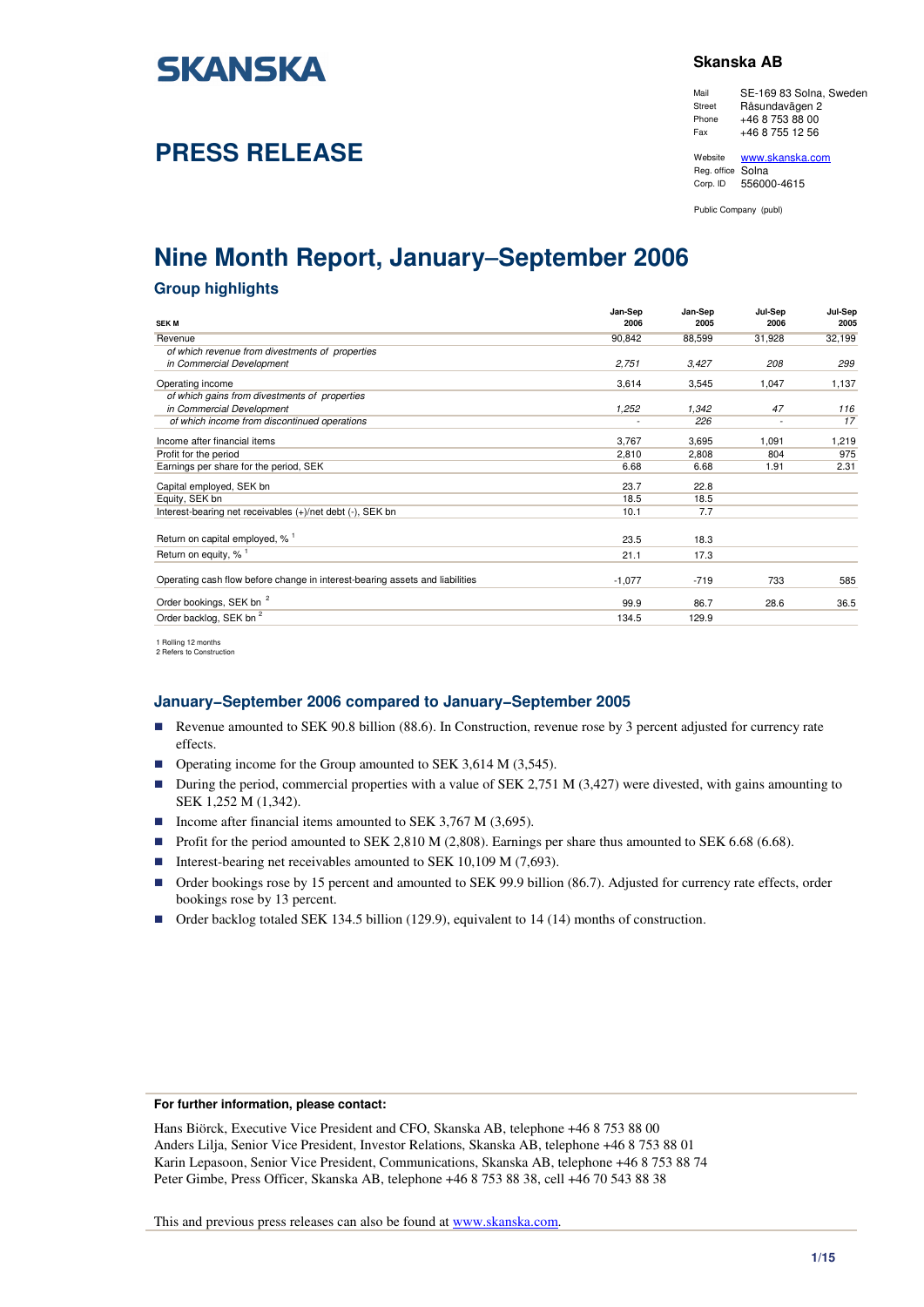# **Comments from Skanska's President and CEO Stuart Graham:**

- − Our initiatives to improve the margins in the Construction business stream are continuing to pay off, although order bookings are adversely affected to some extent by our selectivity. Skanska's units in Sweden, Norway, Poland and the United Kingdom are showing continued stable margins at good levels. U.S. units are continuing to improve their earnings, and it is especially satisfying to announce that California-based Yeager Skanska reported a profit in the third quarter.
- − In Residential Development, we started construction of more residential units than in the year-earlier period. Sales in ongoing projects remains very high, which shows that we are developing attractive products in our respective markets. There are however signs that the market is cooling.
- In Commercial Development, after a period of many divestments, our focus is on starting new projects and on increasing the occupancy level.
- − The Infrastructure Development business stream has again demonstrated our value creation, through divestment of our share in the Kings College Hospital project. Altogether, divestments during the report period have been made at prices 35 percent above the appraised market values at the end of 2005. The market value of our portfolio is estimated to have increased to SEK 5.9 bn, compared to 5.2 at the beginning of the year, despite the divestments we have made during the first nine months of the year.

# **Market outlook**

### **Construction**

The outlook for building construction is cautiously positive in Skanska's main markets, especially in the Nordic markets. In these markets, retailing remains among the stronger sectors.

The trend in the Nordic as well as the Central European civil construction markets remains positive, with expectations of a strong 2007. The outlook for U.S. civil construction remains positive, especially in the New York region.

Both building and civil construction are being affected by human resource shortages.

### **Residential Development**

Residential construction remains at a high level in Finland and in Norway. The Danish market is showing clear signs of oversupply. In Sweden, residential construction is increasing slowly, but the government's proposal to eliminate the investment grant for residential rental properties is expected to have an adverse effect on growth. In the Czech Republic, the housing market is showing good demand, but due to greater supply it is taking longer to conclude sales agreements.

### **Commercial Development**

Vacancy rates in modern properties in the Scandinavian and Central European office markets are slowly declining. In Scandinavia as well as Central Europe, there is continued good demand from the investor market for properties with efficient space in the right locations and with high occupancy rates. The yield requirements of property investors have continued to fall in all markets where Skanska carries out commercial development, leading to a very good market for divestments.

### **Infrastructure development**

The volume of public-private partnership (PPP) projects in the U.K. is still large and the education sector is growing. A reduction is however expected in the number of large hospital projects entering the market. In Skanska's other European markets, the supply of projects is more limited. The new Swedish government has indicated a positive attitude toward PPP projects, which might mean that opportunities will also open in this market in the medium term. The pipeline of PPP opportunities in the U.S. is increasing, but the lead times are extended.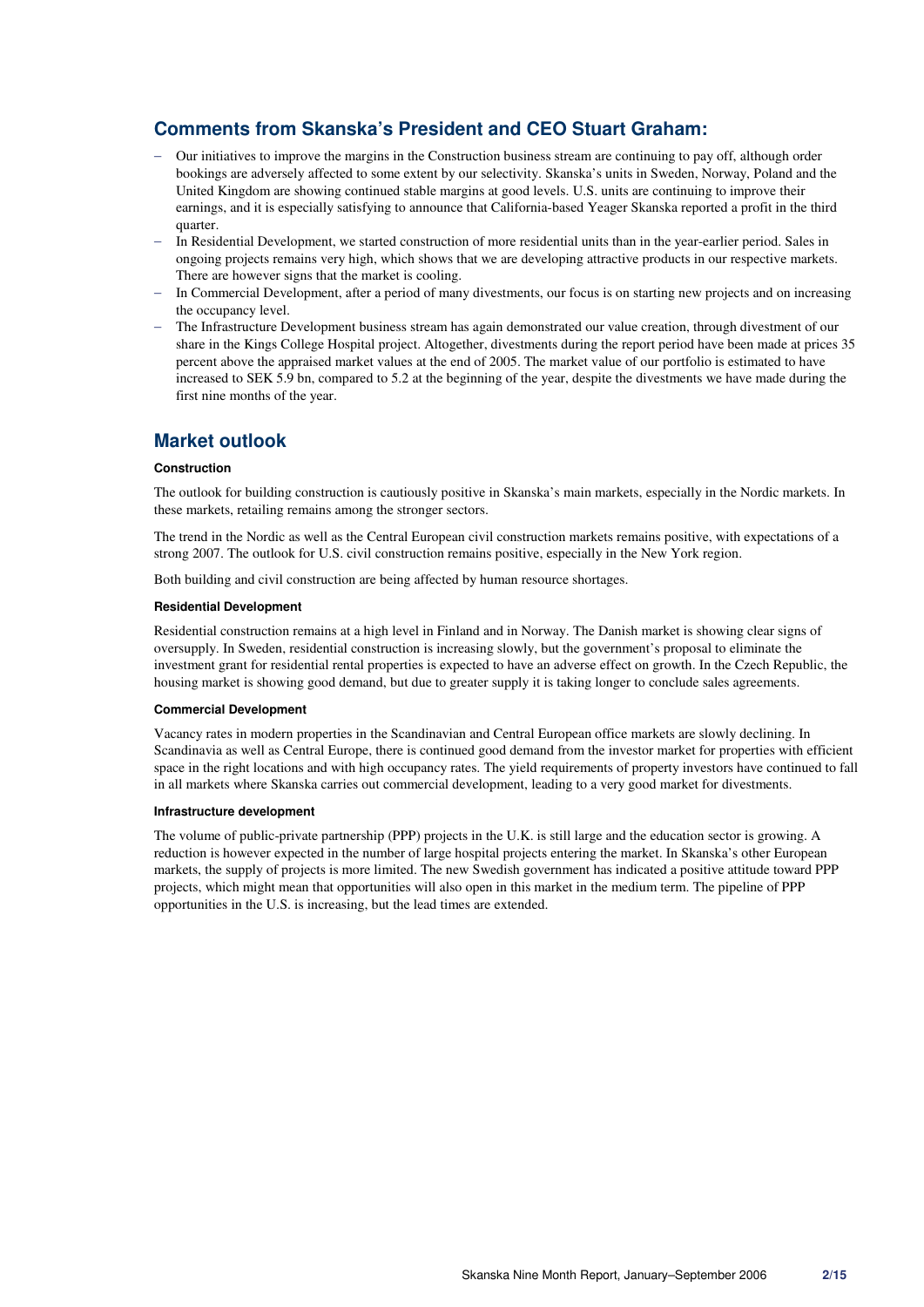

**Order bookings and backlog in Construction, SEK bn** 

### **Order bookings**

Order bookings rose by 15 percent during the first nine months and amounted to SEK 99.9 billion (86.7). Adjusted for currency rate effects, order bookings rose by 13 percent.

During the third quarter of 2006, Skanska Sweden was commissioned to build Entré Malmö, a new central shopping, entertainment and recreation mall in Malmö. The contract amounts to some SEK 800 M. Skanska Norway secured an assignment to construct a new office building for the Norwegian Tax Administration, with a contract value of about SEK 420 M. Skanska's Czech unit signed a contract worth about SEK 420 M to upgrade a section of railroad for high-speed trains in Prague.

During the quarter, Skanska USA Building secured a construction management assignment to renovate one of the largest hotels in Atlanta. The contract amounts to about SEK 470 M. Skanska USA Civil secured a contract to expand a service and maintenance facility for trains in upstate New York. Skanska's share of the contract value totals about SEK 1.2 billion. Skanska USA Civil was also awarded an assignment to upgrade a water pollution control plant in Queens, New York for about SEK 1.4 billion and two contracts for the new Yankee Stadium to be built in the Bronx, New York. These assignments are for piling work as well as the steel framing for the project. The two contracts amount to a total of about SEK 607 M.

During the third quarter, financing was also put in place for a school project in the Midlothian region south of Edinburgh, Scotland, with the result that Skanska UK received a construction contract worth about SEK 530 M plus a long-term facilities management contract.

# **Order backlog**

Order backlog rose by 4 percent and amounted to SEK 134.5 billion (129.9) at the end of September. Adjusted for currency rate effects, order backlog rose by 6 percent. Order backlog was equivalent to about 14 (14) months of construction.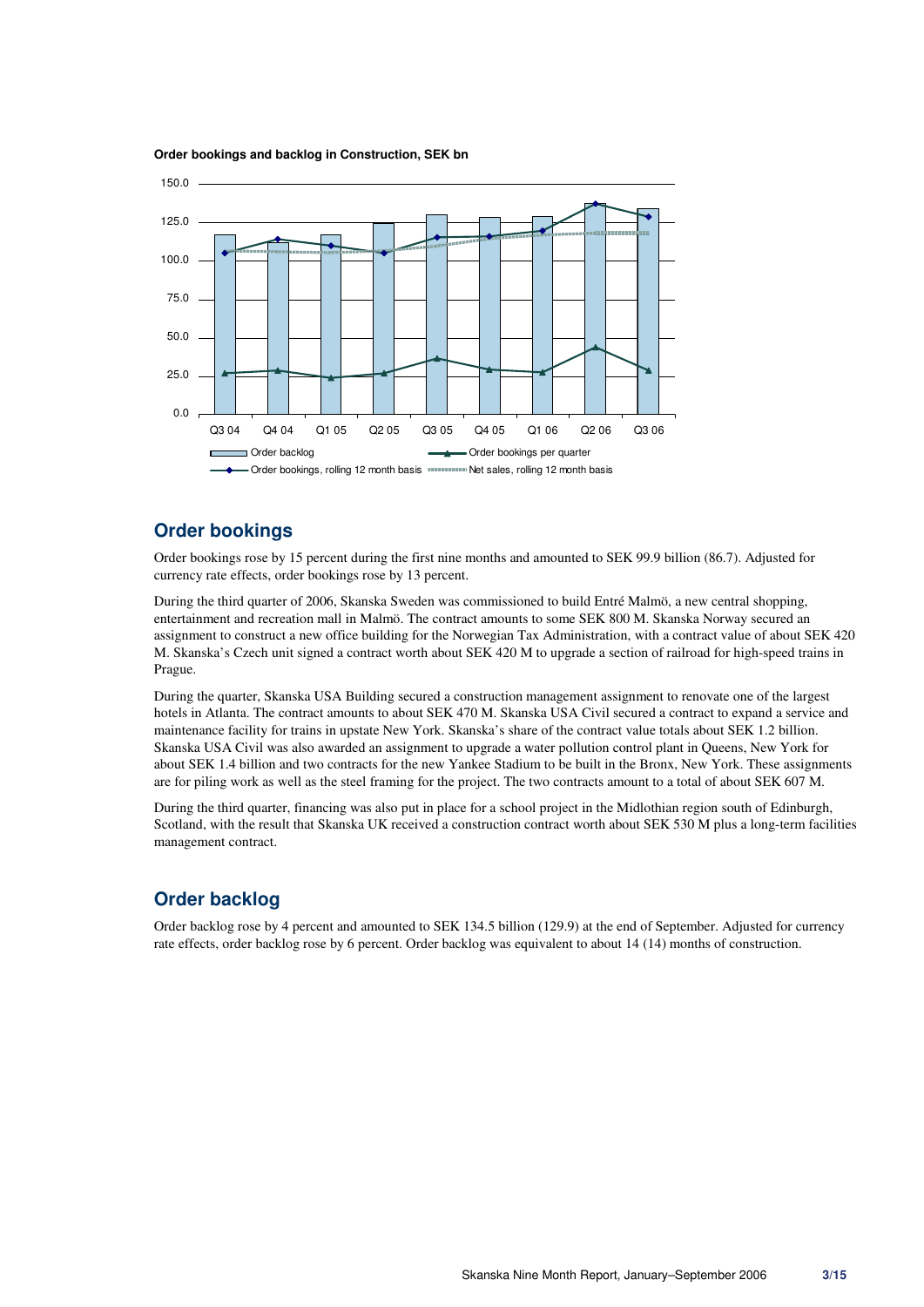# **Revenue and earnings**

#### **Performance analysis**

| <b>SEKM</b>                                                                                                   | Jan-Sep<br>2006 | Jan-Sep<br>2005 | Jul-Sep<br>2006 | Jul-Sep<br>2005    |
|---------------------------------------------------------------------------------------------------------------|-----------------|-----------------|-----------------|--------------------|
| Revenue                                                                                                       |                 |                 |                 |                    |
| Construction                                                                                                  | 85.513          | 81.267          | 31,170          | 30.877             |
| <b>Residential Development</b>                                                                                | 4.686           | 4.221           | 1,376           | 1,387              |
| Commercial Development                                                                                        | 3,005           | 3,967           | 276             | 417                |
| Infrastructure Development                                                                                    | 128             | 11              | 23              | 3                  |
| Central and eliminations                                                                                      | $-2,490$        | $-1,422$        | $-917$          | $-622$             |
| Discontinued operations                                                                                       |                 | 555             |                 | 137                |
| <b>Skanska Group</b>                                                                                          | 90,842          | 88,599          | 31,928          | 32,199             |
| <b>Operating income</b>                                                                                       |                 |                 |                 |                    |
| Construction                                                                                                  | 2,380           | 1,759           | 1,018           | 970                |
| <b>Residential Development</b>                                                                                | 512             | 456             | 162             | 179                |
| Commercial Development <sup>1</sup>                                                                           | 1,166           | 1,529           | 27              | 138                |
| Infrastructure Development                                                                                    | 36              | $-76$           | 26              | $-61$              |
| Central                                                                                                       | $-419$          | $-301$          | $-117$          | $-79$              |
| Eliminations <sup>1</sup>                                                                                     | $-61$           | $-48$           | $-69$           | $-27$              |
| Discontinued operations                                                                                       |                 |                 |                 |                    |
| -earnings before interest and taxes                                                                           |                 | 46              |                 | 17                 |
| -gains from divestments                                                                                       |                 | 180             |                 | $\mathbf 0$        |
| <b>Operating income</b>                                                                                       | 3,614           | 3,545           | 1,047           | 1,137              |
| Net interest                                                                                                  | 195             | 132             | 82              | 59                 |
| Change in fair value                                                                                          | $-85$           | 19              | $-37$           | 12                 |
| Other net financial items                                                                                     | 43              | $-1$            | -1              | 11                 |
| <b>Net financial items</b>                                                                                    | 153             | 150             | 44              | 82                 |
| Income after financial items                                                                                  | 3.767           | 3,695           | 1,091           | 1,219              |
| Taxes                                                                                                         | $-957$          | $-887$          | $-287$          | $-244$             |
| Profit for the period                                                                                         | 2,810           | 2,808           | 804             | 975                |
| Attributable to                                                                                               |                 |                 |                 |                    |
| <b>Equity holders</b>                                                                                         | 2,799           | 2.798           | 801             | 970                |
| Minority interest                                                                                             | 11              | 10              | 3               | 5                  |
| Earnings per share for the period                                                                             | 6.68            | 6.68            | 1.91            | 2.31               |
| 1 Of which gains from divestments of commercial properties reported in Commercial Development<br>Eliminations | 1,212<br>40     | 1,313<br>29     | 47<br>$\Omega$  | 116<br>$\mathbf 0$ |

Revenue totaled SEK 90.8 billion (88.6). Adjusted for currency rate effects, revenue rose by 1 percent. Revenue of the Construction business stream rose by 3 percent in local currencies.

Operating income rose by 2 percent, amounting to SEK 3,614 M (3,545). Currency rate effects contributed positively to operating income in the amount of SEK 46 M. In the Construction business stream, operating income totaled SEK 2,380 M (1,759). The operating margin rose to 2.8 (2.2) percent. Skanska's Swedish, Norwegian and Polish operations continued to show very good earnings. The earnings of Swedish operations included SEK 55 M from the divestment of the landscaping subsidiary TMM Trädgård och Markmiljö. In Denmark, operating income included project loss impairments and restructuring expenses totaling about SEK 110 M, of which about SEK 60 M was attributable to the third quarter. Skanska's Czech unit took a charge in the third quarter for a fine of SEK 67 M related to an alleged case of anti-competitive practices in Slovakian operations. In the U.K., operating income for the nine month period included about SEK 80 M related to the financial close of the Barts and The London hospital project, which was signed in the second quarter. The comparative period included nonrecurring expenses of SEK 360 M related to Yeager Skanska, the California-based portion of Skanska USA Civil. The task of improving profitability at Yeager Skanska is paying off, and the unit showed a profit in the third quarter.

The International unit, which has previously been reported under Construction and Residential Development, has been transferred to Central. This unit has a few projects that will be completed, and no new projects will be started.

Residential Development increased its operating income by 12 percent to SEK 512 M (456). The operating margin in the business stream thus increased to 10.9 (10.8) percent. Operating income in the Commercial Development business stream totaled SEK 1,166 M (1,529). Gains from property divestments totaled SEK 1,252 M (1,342). As completed projects have been divested, the item "operating net" has declined and has now reached a level where operating net no longer fully covers development expenses for new projects. For ongoing projects that are divested, Skanska applies the percentage of completion principle of accounting. Included in gains from property divestments was SEK 95 M attributable to these projects. The operating income of the Infrastructure Development business stream rose to SEK 36 M (-76). Operating income included a positive effect of about SEK 50 M on earnings attributable to the financial close for the Barts and The London hospital project. Operating income also included gains of SEK 118 M from divestments of Skanska's holdings in projects. Of this, SEK 64 M was attributable to the divestment of Skanska's 33 percent holding in Kings College Hospital, Camberwell, U.K., which was carried out during the third quarter.

Operating income in the comparative period included a total of SEK 226 M for discontinued operations.

Capitalization of interest expenses in ongoing projects totaled SEK 27 M (13).

Income after financial items amounted to SEK 3,767 M (3,695). Taxes for the report period amounted to SEK -957 M (-887), equivalent to a tax rate of about 25 (24) percent. This year's comparatively low tax rate is explained, among other things, by a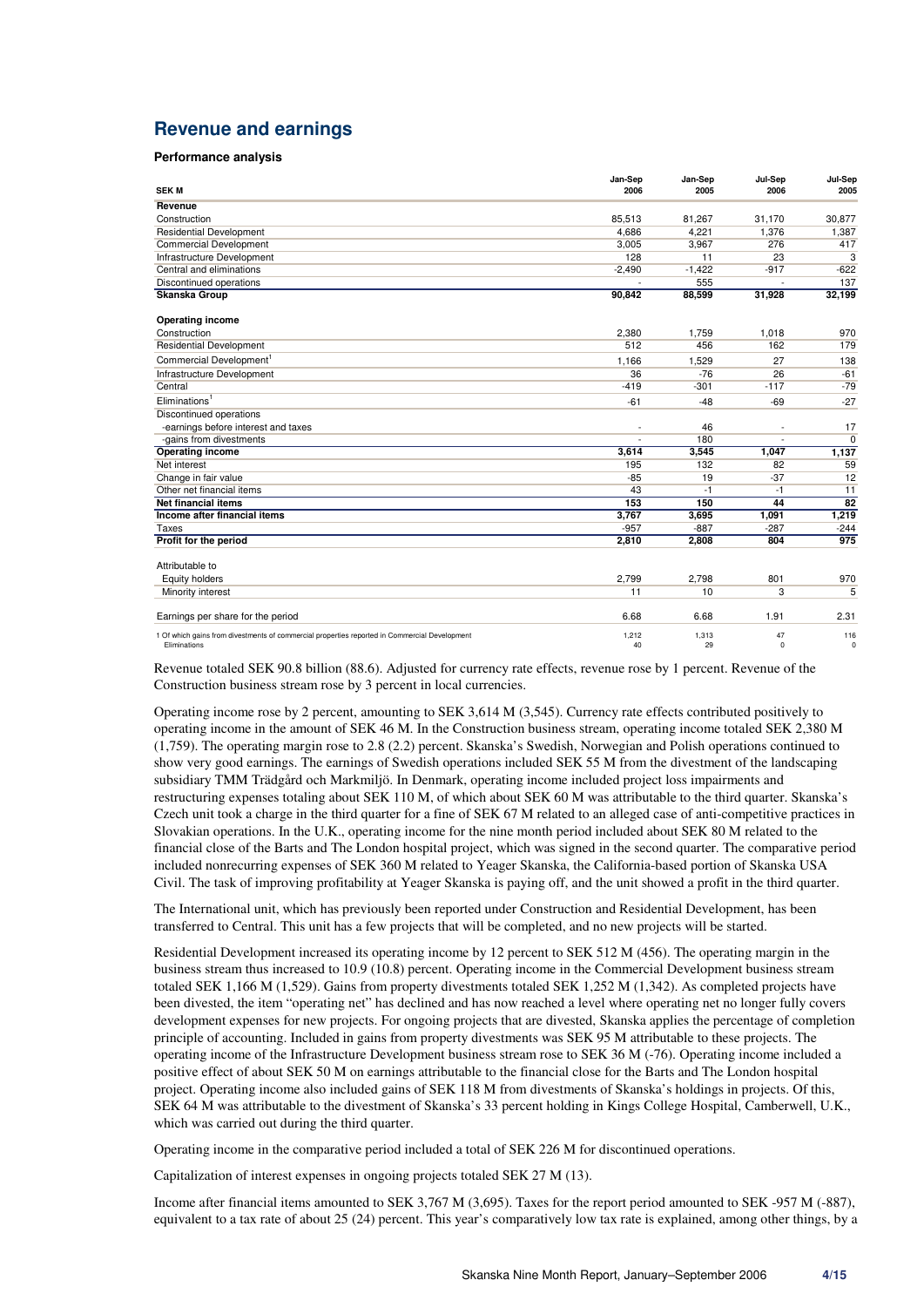beneficial country mix from a tax standpoint as well as a low tax burden on property divestments in the form of companies. Profit for the period amounted to SEK 2,810 M (2,808). Earning per share for the period amounted to SEK 6.68 (6.68).

# **Investments and divestments**

| <b>SEK M</b>                                 | Jan-Sep<br>2006 | Jan-Sep<br>2005 | Jul-Sep<br>2006 | Jul-Sep<br>2005 |
|----------------------------------------------|-----------------|-----------------|-----------------|-----------------|
| Investments                                  | $-5.916$        | $-5.042$        | $-1.999$        | $-1.454$        |
| <b>Divestments</b>                           | 6,577           | 7.643           | 1,398           | 1,395           |
| Net investments <sup>1</sup>                 | 661             | 2.601           | -601            | $-59$           |
| 1 Of which strategic investments/divestments | 104             | 244             | 98              | $-53$           |

In the Construction business stream, investments declined to SEK -1,351 M (-1,692). This item was mainly related to investments in property, plant and equipment for Skanska's own construction and manufacturing. Net investments in Construction totaled SEK -717 M (-833). In Residential Development, investments rose to SEK -3,355 M (-2,082). Net investments in this business stream were SEK -445 M (849). In Commercial Development, investments rose to SEK -987 M (-770). Divestments in the form of sale of completed properties and ongoing projects shrank to SEK 2,751 M (3,427). Net divestments in Commercial Development totaled SEK 1,764 M (2,657). Investments in Infrastructure Development amounted to SEK -205 M (-332) and divestments SEK 177 M (8). During the report period, Skanska divested part of its shareholding in Maputo harbor, Mozambique; its holding in the Bridgend prison in the U.K.; and during the third quarter its holding in Kings College Hospital as well.

The Group's total investments amounted to SEK -5,916 M (-5,042). Divestments totaled SEK 6,577 M (7,643), and the Group's net divestments amounted to SEK 661 M (2,601).

# **Operating cash flow and change in interest-bearing net debt/receivables**

| <b>SEKM</b>                                                        | Jan-Sep<br>2006 | Jan-Sep<br>2005 | Jul-Sep<br>2006 | Jul-Sep<br>2005 |
|--------------------------------------------------------------------|-----------------|-----------------|-----------------|-----------------|
| Cash flow from business operations and net strategic               |                 |                 |                 |                 |
| investments by business stream                                     |                 |                 |                 |                 |
| Construction                                                       | 1,734           | $-925$          | 1,448           | 554             |
| <b>Residential Development</b>                                     | -573            | 1.191           | -785            | 187             |
| <b>Commercial Development</b>                                      | 1,639           | 2.840           | $-108$          | 63              |
| Infrastructure Development                                         | 60              | $-393$          | 165             | $-58$           |
| Central and eliminations                                           | $-462$          | $-307$          | 103             | 161             |
| Discontinued operations                                            |                 | 40              |                 | 10              |
| Cash flow before taxes, financial operations and dividends         | 2,398           | 2,446           | 823             | 917             |
| Taxes paid                                                         | $-825$          | $-1,420$        | 22              | $-351$          |
| Net interest items and other financial items                       | 80              | $-70$           | $-113$          | 17              |
| Dividend etc.                                                      | $-2,730$        | $-1,675$        |                 | $\overline{c}$  |
| Cash flow before change in interest-bearing assets and liabilities | $-1,077$        | $-719$          | 733             | 585             |
| Translation differences, net receivables/net debt                  | $-216$          | 101             | $-40$           | $-19$           |
| <b>IAS 19</b>                                                      | 451             | $-35$           | 312             | 18              |
| Reclassification, interest-bearing net receivables/net debt        | $-29$           | 1.070           | 6               | 764             |
| Interest-bearing liabilities acquired/divested                     | 17              | 142             | 17              | 21              |
| Other changes, interest-bearing net receivables/net debt           | $-148$          | -95             | $-51$           | $-89$           |
| Change in interest-bearing net receivables/net debt                | -1,002          | 464             | 977             | 1.280           |

Cash flow before taxes, financing activities and dividends amounted to SEK 2,398 M (2,446).

In Construction, cash flow during the first nine months of the year amounted to SEK 1,734 M (-925). The second quarter included a positive cash flow effect of about SEK 1 billion due to the financial close for the Barts and The London hospital project. The weaker cash flow in the year-earlier period was partly related to project loss impairments recognized in the U.K. and the U.S. during the fourth quarter of 2004. In Residential Development, cash flow declined to SEK -573 M (1,191), primarily as a consequence of increased investments in land for new development. Commercial Development reported a cash flow amounting to SEK 1,639 M (2,840). The decline was mainly an effect of lower divestment volume of projects and completed properties as well as increased investments in ongoing projects. In Infrastructure Development, cash flow from business operations totaled SEK 60 M (-393). During the report period, Skanska carried out three divestments of holdings in projects.

Taxes paid amounted to SEK -825 M (-1,420). During the comparative period, among other things Skanska made a supplementary tax payment of SEK 600 M related to the withdrawal of tax allocation reserves. Dividends and adjustments of minority interest amounted to SEK -2,730 M (-1,675). Cash flow before changes in interest-bearing receivables and liabilities amounted to SEK -1,077 M (-719).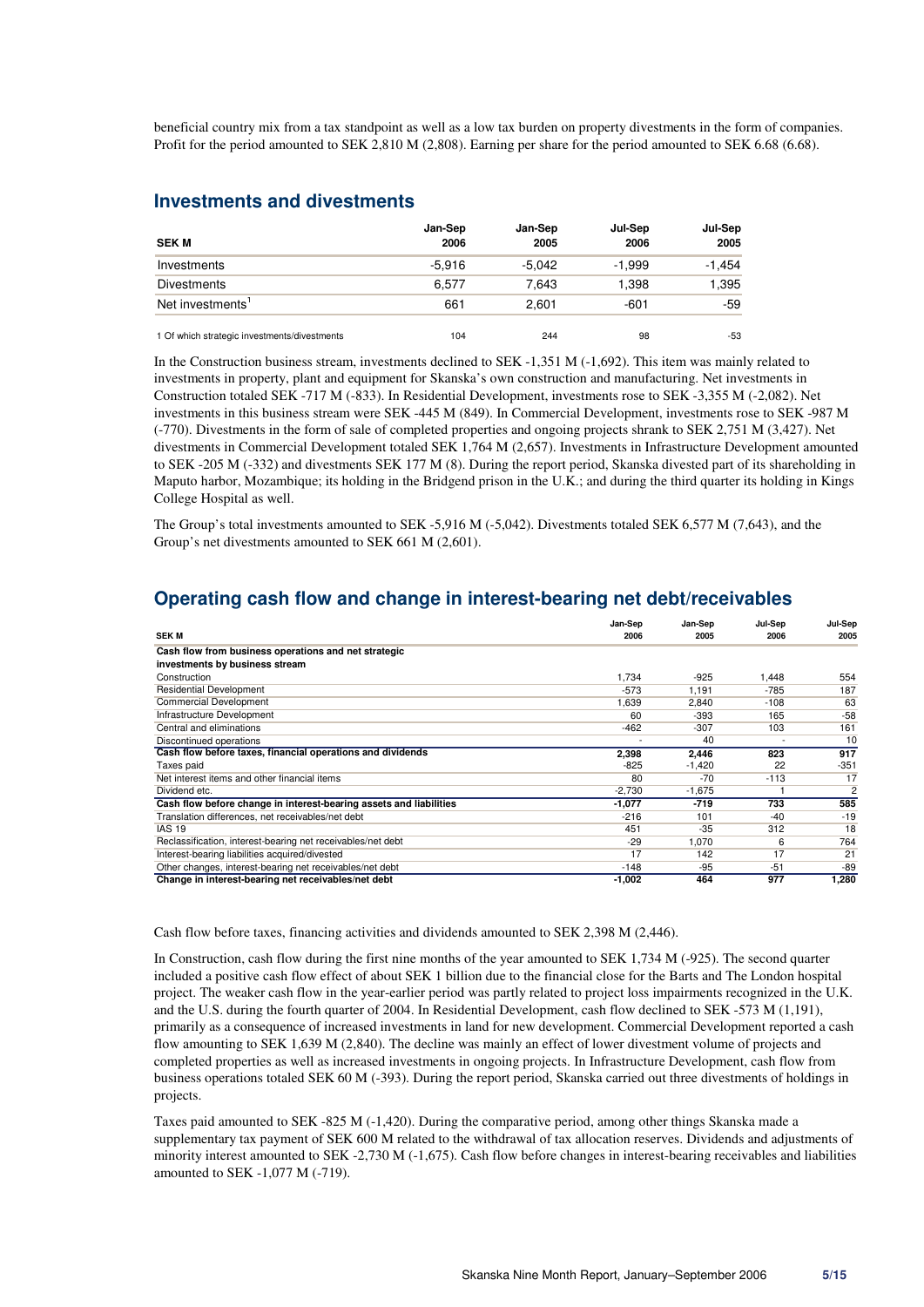# **Financial position**

During the report period, the Group's interest-bearing net cash surplus shrank by SEK 1,002 M, amounting to SEK 10.1 billion at the end of September (December 31, 2005: 11.1). Interest-bearing loans plus interest-bearing pensions totaled SEK 5.2 billion (December 31, 2005: 5.9). Of this amount, "Interest-bearing pensions and provisions" totaled SEK 2.1 billion (December 31, 2005: 2.6).

At the end of the period, capital employed amounted to SEK 23.7 billion (December 31, 2005: 24.5).

The equity of the Group totaled SEK 18.5 billion (December 31, 2005: 18.6). The net debt/equity ratio amounted to -0.5 (December 31, 2005: -0.6) and the equity/assets ratio was 25.9 percent (December 31, 2005: 26.1).

Total assets in the consolidated balance sheet rose to SEK 71.7 billion (December 31, 2005: 71.3) despite negative currency rate effects of SEK 1.7 billion.

The carrying amount of current-asset properties totaled SEK 10.9 billion (December 31, 2005: 10.5), of which Commercial Development current-asset properties accounted for SEK 5.3 billion (December 31, 2005: 5.8). See the table on page 15.

#### **Exchange rates for the most important currencies**

|                 | Exchange rates on      |         |        |                        |               |  |
|-----------------|------------------------|---------|--------|------------------------|---------------|--|
|                 | Average exchange rates |         |        | the balance sheet date |               |  |
|                 | Jan-Sep                | Jan-Sep | Sep 30 | Sep 30                 | <b>Dec 31</b> |  |
| <b>SEK</b>      | 2006                   | 2005    | 2006   | 2005                   | 2005          |  |
| U.S. dollar     | 7.47                   | 7.30    | 7.32   | 7.74                   | 7.94          |  |
| British pound   | 13.57                  | 13.45   | 13.69  | 13.67                  | 13.67         |  |
| Norwegian crown | 1.17                   | 1.14    | 1.13   | 1.19                   | 1.17          |  |
| Euro            | 9.29                   | 9.22    | 9.27   | 9.33                   | 9.39          |  |

## **Personnel**

The average number of employees in the Group was 55,911 (53,786).

## **Accounting principles**

This interim report has been prepared in accordance with IAS 34, "Interim financial reporting." Skanska is applying the same accounting principles that were described in the Annual Report for 2005.

### **Other matters**

### **Alleged collusive anti-competitive practices**

The main hearings in the Swedish Competition Authority's suit in Stockholm City Court demanding fines for alleged collusive anti-competitive practices have begun. According to plans, they will be completed in February 2007. The main hearing in the corresponding Finnish case will start on November 14, 2006.

Skanska's Czech unit took a charge in the third quarter for a fine of SEK 67 M related to an alleged case of anti-competitive practices in Slovakian operations.

# **Annual meeting 2007**

The Annual Shareholders' Meeting will be held at 4:00 p.m. on April 3, 2007 at the Rival Hotel, Mariatorget, Stockholm, Sweden.

# **Financial reports about 2006**

Skanska has stopped printing and distributing interim reports. Only the Annual Report is printed and distributed. The interim reports as well as the Year-end Report are available for downloading on Skanska's website, www.skanska.com, and can also be ordered from Skanska AB, Investor Relations.

The Group's next report related to 2006 will be published on the following date:

February 15, 2007 Year-end Report

Solna, November 2, 2006

STUART E. GRAHAM President and CEO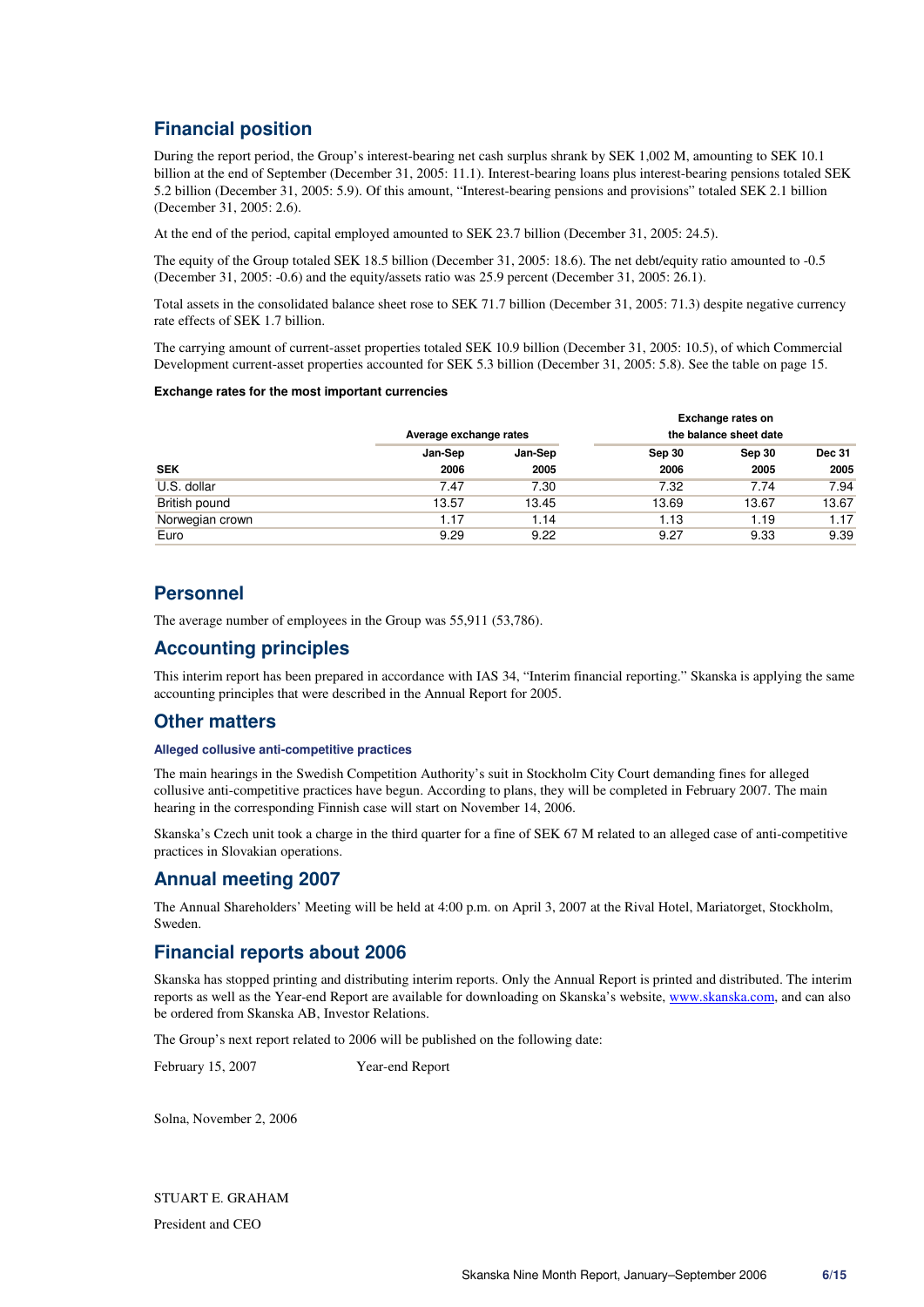# **Review Report**

We have reviewed the interim report for Skanska AB (publ) for the period January 1 to September 30, 2006. Management is responsible for the preparation and presentation of this interim financial information in accordance with IAS 34 and the Swedish Annual Accounts Act. Our responsibility is to express a conclusion on this interim financial information based on our review.

We conducted our review in accordance with the Standard on Review Engagements SÖG 2410, Review of Interim Financial Information Performed by the Independent Auditor of the Entity issued by FAR. A review of interim financial information consists of making inquiries, primarily of persons responsible for financial and accounting matters, and applying analytical and other review procedures. A review is substantially less in scope than an audit conducted in accordance with Standards on Auditing in Sweden, RS, and consequently does not enable us to obtain assurance that we would become aware of all significant matters that might be identified in an audit. Accordingly, we do not express an audit opinion.

Based on our review, nothing has come to our attention that causes us to believe that the interim report is not prepared, in all material respects, in accordance with IAS 34 and the Annual Accounts Act.

Stockholm, November 2, 2006

KPMG Bohlins AB

Caj Nackstad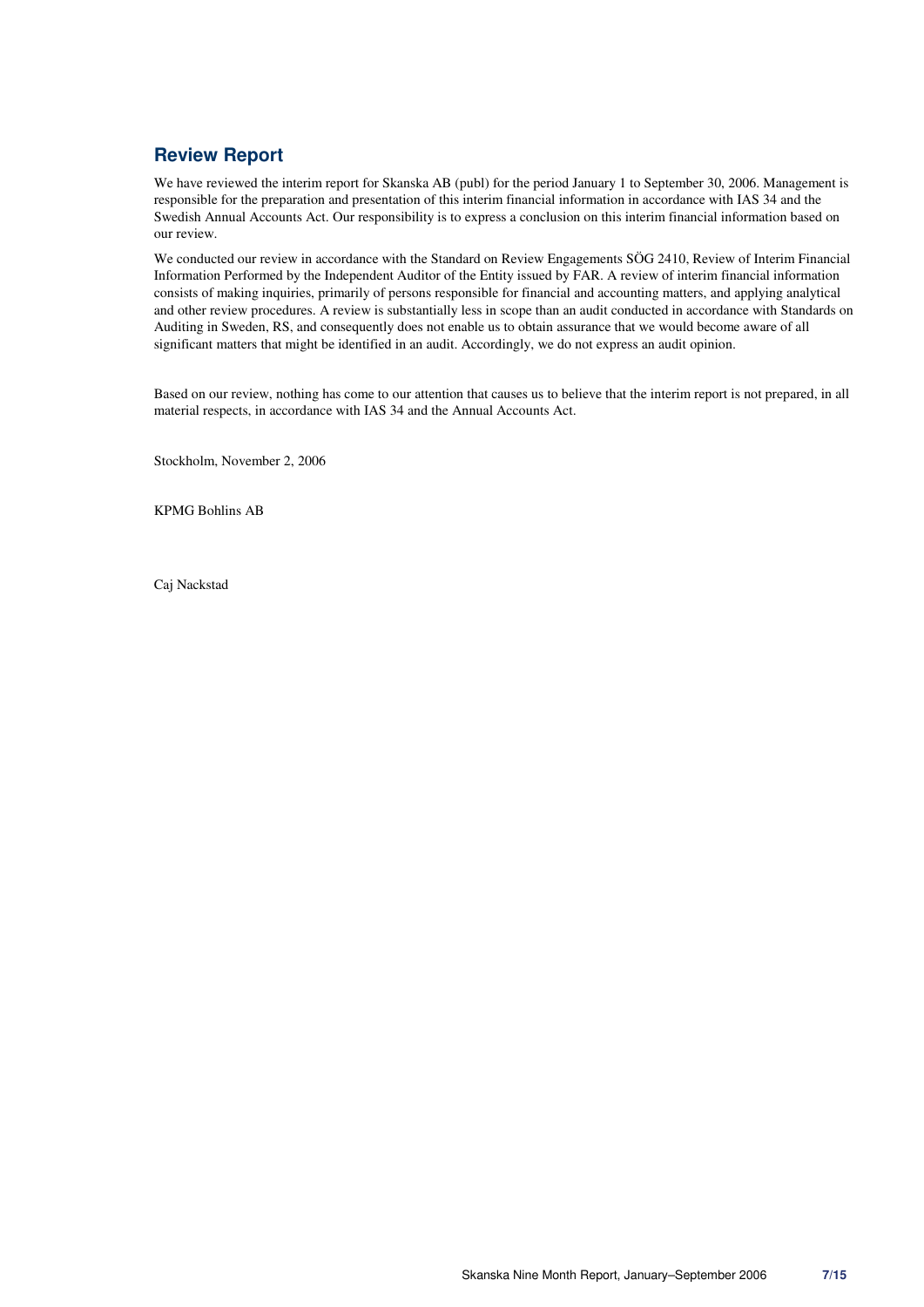# **The Skanska Group**

### **Summary income statement**

**TOTAL GROUP**

| יטייה שייטי                                         |                 |             |             |             |             |             |
|-----------------------------------------------------|-----------------|-------------|-------------|-------------|-------------|-------------|
|                                                     | Jan-Sep<br>2006 | Jan-Sep     | Jul-Sep     | Jul-Sep     | Oct 2005-   | Jan-Dec     |
| <b>SEK M</b>                                        |                 | 2005        | 2006        | 2005        | Sep 2006    | 2005        |
| Revenue                                             | 90,842          | 88,599      | 31,928      | 32,199      | 126,910     | 124,667     |
| Cost of sales                                       | $-82,336$       | $-80,463$   | $-29,216$   | $-29,494$   | $-115,275$  | $-113,402$  |
| <b>Gross income</b>                                 | 8,506           | 8,136       | 2,712       | 2,705       | 11,635      | 11,265      |
| Selling and administrative expenses                 | $-5,136$        | $-4,843$    | $-1,793$    | $-1,566$    | $-6,979$    | $-6,686$    |
| Income from divestments of discontinued operations  | 0               | 180         | $\mathbf 0$ | 0           | 4           | 184         |
| Income from joint ventures and associated companies | 244             | 72          | 128         | $-2$        | 409         | 237         |
| <b>Operating income</b>                             | 3,614           | 3,545       | 1,047       | 1,137       | 5,069       | 5,000       |
| Financial income <sup>1</sup>                       | 310             | 275         | 108         | 130         | 365         | 330         |
| Financial expenses <sup>1</sup>                     | $-157$          | $-125$      | $-64$       | $-48$       | $-242$      | $-210$      |
| Income from associated companies <sup>1</sup>       | $\Omega$        | $\Omega$    | $\Omega$    | $\Omega$    | $\Omega$    | $\Omega$    |
| <b>Net financial items</b>                          | 153             | 150         | 44          | 82          | 123         | 120         |
| Income after financial items                        | 3,767           | 3,695       | 1,091       | 1,219       | 5,192       | 5,120       |
| Taxes                                               | $-957$          | $-887$      | $-287$      | $-244$      | $-1,300$    | $-1,230$    |
| Profit for the period                               | 2,810           | 2,808       | 804         | 975         | 3,892       | 3,890       |
| Attributable to:                                    |                 |             |             |             |             |             |
| Equity holders                                      | 2,799           | 2,798       | 801         | 970         | 3.880       | 3,879       |
| Minority interest                                   | 11              | 10          | 3           | 5           | 12          | 11          |
| <b>Key financial figures</b>                        |                 |             |             |             |             |             |
| Earnings per share, SEK                             | 6.68            | 6.68        | 1.91        | 2.31        | 9.27        | 9.27        |
| Average number of shares <sup>2</sup>               | 418,701,017     | 418,553,072 | 418,701,017 | 418,553,072 | 418,701,017 | 418,553,072 |
| Number of own shares                                | 4,500,000       | 0           | 4,500,000   | 0           | 4,500,000   | $\Omega$    |
| Depreciation, non-current assets                    | $-840$          | $-795$      | $-286$      | $-282$      | $-1,118$    | $-1,073$    |
| Impairment loss, goodwill                           | $\Omega$        | $-96$       | $\Omega$    | $-2$        | $-12$       | $-108$      |
| Return on capital employed, % <sup>2</sup>          | 23.5            | 18.3        |             |             | 0.0         | 23.3        |
| Return on equity, % <sup>2</sup>                    | 21.1            | 17.3        |             |             | 0.0         | 22.4        |
| Average number of employees                         | 55,911          | 53,786      |             |             | $\Omega$    | 53,806      |
| 1 of which                                          |                 |             |             |             |             |             |
| Interest income                                     | 261             | 236         | 105         | 98          | 333         | 308         |
| Interest expenses                                   | $-66$           | $-104$      | $-23$       | $-39$       | $-99$       | $-137$      |
| Net interest                                        | 195             | 132         | 82          | 59          | 234         | 171         |
| Change in fair value                                | $-85$           | 19          | $-37$       | 12          | $-85$       | 19          |
| Other net financial items                           | 43              | $-1$        | $-1$        | 11          | $-26$       | $-70$       |
| Net financial items                                 | 153             | 150         | 44          | 82          | 123         | 120         |
|                                                     |                 |             |             |             |             |             |

2 Rolling 12 months

#### **Continuing operations**

**Discontinued operations**

|                                                     | Jan-Sep  | Jan-Sep   | Jul-Sep   | Jul-Sep   | Oct 2005-  | Jan-Dec    |
|-----------------------------------------------------|----------|-----------|-----------|-----------|------------|------------|
| <b>SEKM</b>                                         | 2006     | 2005      | 2006      | 2005      | Sep 2006   | 2005       |
| Revenue                                             | 90.842   | 88.044    | 31.928    | 32.061    | 126.904    | 124.106    |
| Cost of sales                                       | -82,336  | $-80,029$ | $-29,216$ | $-29,391$ | $-115.259$ | $-112,952$ |
| <b>Gross income</b>                                 | 8,506    | 8,015     | 2.712     | 2.670     | 11,645     | 11,154     |
| Selling and administrative expenses                 | $-5,136$ | $-4.768$  | $-1,793$  | $-1,548$  | $-6,961$   | $-6,593$   |
| Income from divestments of discontinued operations  | 0        | $\Omega$  | $\Omega$  | 0         | 0          | 0          |
| Income from joint ventures and associated companies | 244      | 72        | 128       | $-2$      | 409        | 237        |
| Operating income                                    | 3,614    | 3,319     | 1,047     | 1,120     | 5,093      | 4,798      |
| Net financial items                                 | 153      | 175       | 44        | 93        | 123        | 145        |
| Income after financial items                        | 3,767    | 3,494     | 1,091     | 1,213     | 5,216      | 4,943      |
| Taxes                                               | $-957$   | $-872$    | $-287$    | $-240$    | $-1.325$   | $-1,240$   |
| Profit for the period                               | 2,810    | 2,622     | 804       | 973       | 3,891      | 3,703      |
| Earnings per share, SEK                             | 6.68     | 6.24      | 1.91      | 2.31      | 9.26       | 8.82       |

|                                                     | Jan-Sep                  | Jan-Sep | Jul-Sep                  | Jul-Sep        | Oct 2005- | Jan-Dec |
|-----------------------------------------------------|--------------------------|---------|--------------------------|----------------|-----------|---------|
| <b>SEK M</b>                                        | 2006                     | 2005    | 2006                     | 2005           | Sep 2006  | 2005    |
| Revenue                                             | $\overline{\phantom{a}}$ | 555     |                          | 138            | 6         | 561     |
| Cost of sales                                       | $\overline{\phantom{a}}$ | $-434$  | $\overline{\phantom{a}}$ | $-103$         | $-16$     | $-450$  |
| Gross income                                        |                          | 121     |                          | 35             | $-10$     | 111     |
| Selling and administrative expenses                 | $\overline{\phantom{a}}$ | $-75$   | $\overline{\phantom{a}}$ | $-18$          | $-18$     | -93     |
| Income from divestments of discontinued operations  |                          | 180     |                          |                | 4         | 184     |
| Income from joint ventures and associated companies |                          |         |                          |                | $\Omega$  | 0       |
| <b>Operating income</b>                             | -                        | 226     |                          | 17             | $-24$     | 202     |
| Net financial items                                 |                          | $-25$   |                          | $-11$          | $\Omega$  | $-25$   |
| Income after financial items                        | -                        | 201     |                          | 6              | $-24$     | 177     |
| Taxes                                               |                          | $-15$   |                          | -4             | 25        | 10      |
| Profit for the period                               | ۰                        | 186     |                          | $\overline{2}$ |           | 187     |
| Earnings per share, SEK                             | $\overline{\phantom{a}}$ | 0.44    |                          | 0.00           | 0.01      | 0.45    |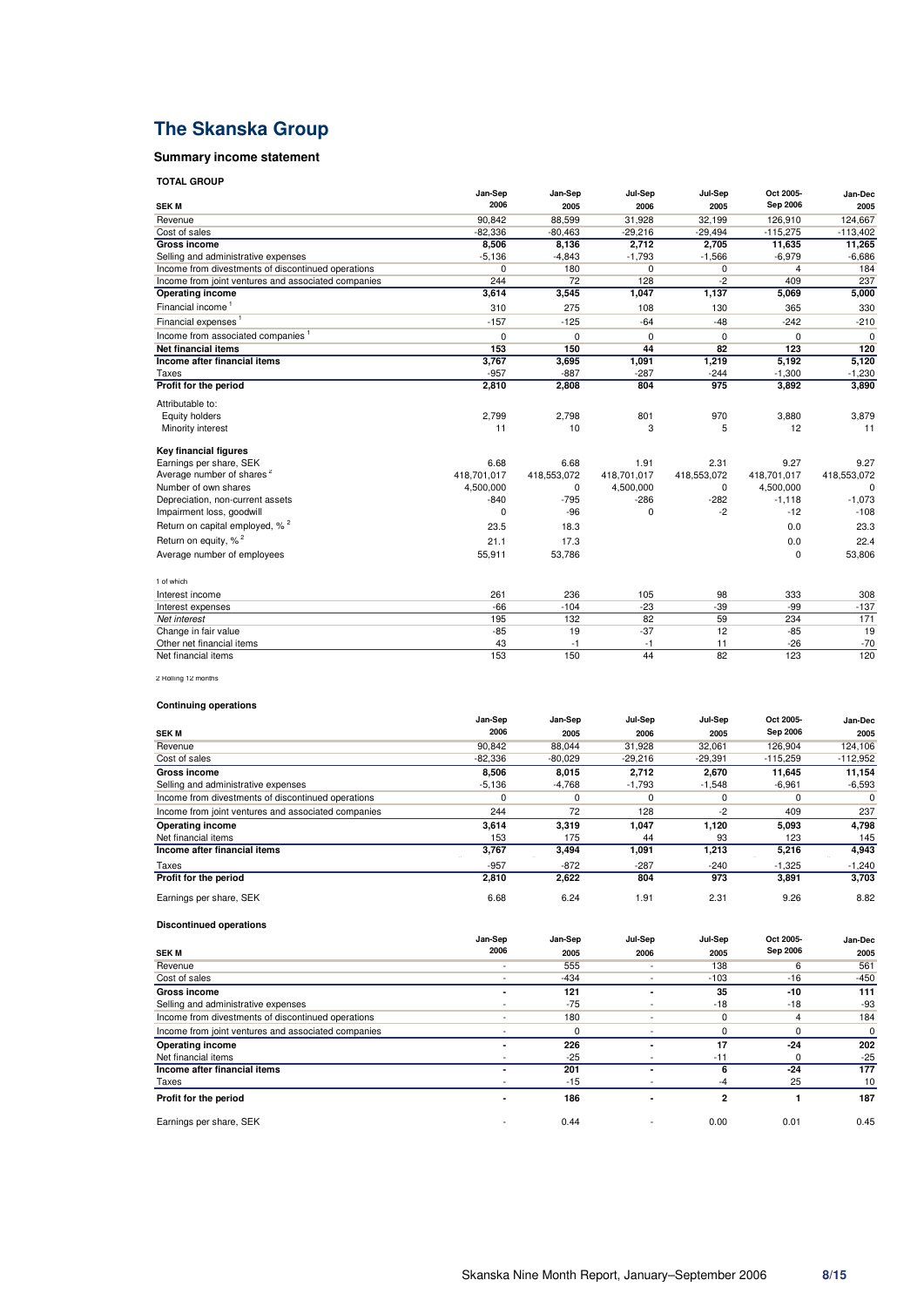| <b>SUMMARY CASH FLOW STATEMENT</b><br><b>SEK M</b> | Jan-Sep<br>2006          | Jan-Sep<br>2005 | Jul-Sep<br>2006          | Jul-Sep<br>2005 | Oct 2005-<br>Sep 2006               | Jan-Dec<br>2005 |
|----------------------------------------------------|--------------------------|-----------------|--------------------------|-----------------|-------------------------------------|-----------------|
| Cash flow from operating activities                | 2,466                    | 1914            | 1007                     | 976             | 7,259                               | 6,707           |
| Cash flow from investing activities                | $-2,079$                 | $-438$          | $-355$                   | $-987$          | $-1,964$                            | $-323$          |
| Cash flow from financing activities                | $-2,972$                 | $-2746$         | 67                       | $-1161$         | $-2,972$                            | $-2,746$        |
| Cash flow for the period                           | $-2,585$                 | -1270           | 719                      | $-1172$         | 2,323                               | 3,638           |
| of which discontinued operations                   | Jan-Jun<br>2006          | Jan-Jun         | Apr-Jun                  | Apr-Jun         | <b>Jul 2005-</b><br><b>Jun 2006</b> | Jan-Dec         |
| <b>SEK M</b>                                       |                          | 2005            | 2006                     | 2005            |                                     | 2005            |
| Cash flow from operating activities                | $\sim$                   | $-150$          | $\overline{\phantom{a}}$ | 21              | $-14$                               | $-164$          |
| Cash flow from investing activities                | $\sim$                   | 220             |                          | $-13$           | 223                                 | 443             |
| Cash flow from financing activities                | $\overline{\phantom{a}}$ | 123             | $\overline{\phantom{a}}$ | $-16$           | 78                                  | 201             |
| Cash flow for the period                           | ۰                        | 193             | $\overline{\phantom{a}}$ | -8              | 287                                 | 480             |
| <b>CHANGES IN EQUITY</b>                           | Jan-Sep                  | Jan-Sep         | Jul-Sep                  | Jul-Sep         | Oct 2005-                           | Jan-Dec         |

| <b>SEK M</b>                                              | 2006     | 2005           | 2006     | 2005   | Sep 2006 | 2005     |
|-----------------------------------------------------------|----------|----------------|----------|--------|----------|----------|
| Opening balance                                           | 18,587   | 16,357         | 17.459   | 17.496 | 18,516   | 16,357   |
| Attributable to equity holders                            |          |                |          |        |          |          |
| Dividend                                                  | $-2,721$ | $-1,674$       | $\Omega$ |        | $-2,721$ | $-1,674$ |
| <b>Translation differences</b>                            | $-417$   | 1,047          | 6        | $-13$  | $-329$   | 1,135    |
| Effects of actuarial gains and losses on pensions, IAS 19 | 343      | $-34$          | 227      | 11     | $-813$   | $-1,190$ |
| Equity-settled share-based payments, IFRS 2               | 12       | $\Omega$       | 8        |        | 24       | 12       |
| Effects of IAS 39 hedge accounting                        | $-64$    | 10             | 35       | 45     | $-22$    | 52       |
| Change, minority interest                                 | $-13$    | $\overline{2}$ | $-2$     | 2      | $-10$    | 5        |
| Profit for the period attributable to                     |          |                |          |        |          |          |
| Equity holders                                            | 2,799    | 2,798          | 801      | 970    | 3,880    | 3,879    |
| Minority                                                  | 11       | 10             | 3        | 5      | 12       | 11       |
| <b>Closing balance</b>                                    | 18,537   | 18,516         | 18,537   | 18,516 | 18,537   | 18.587   |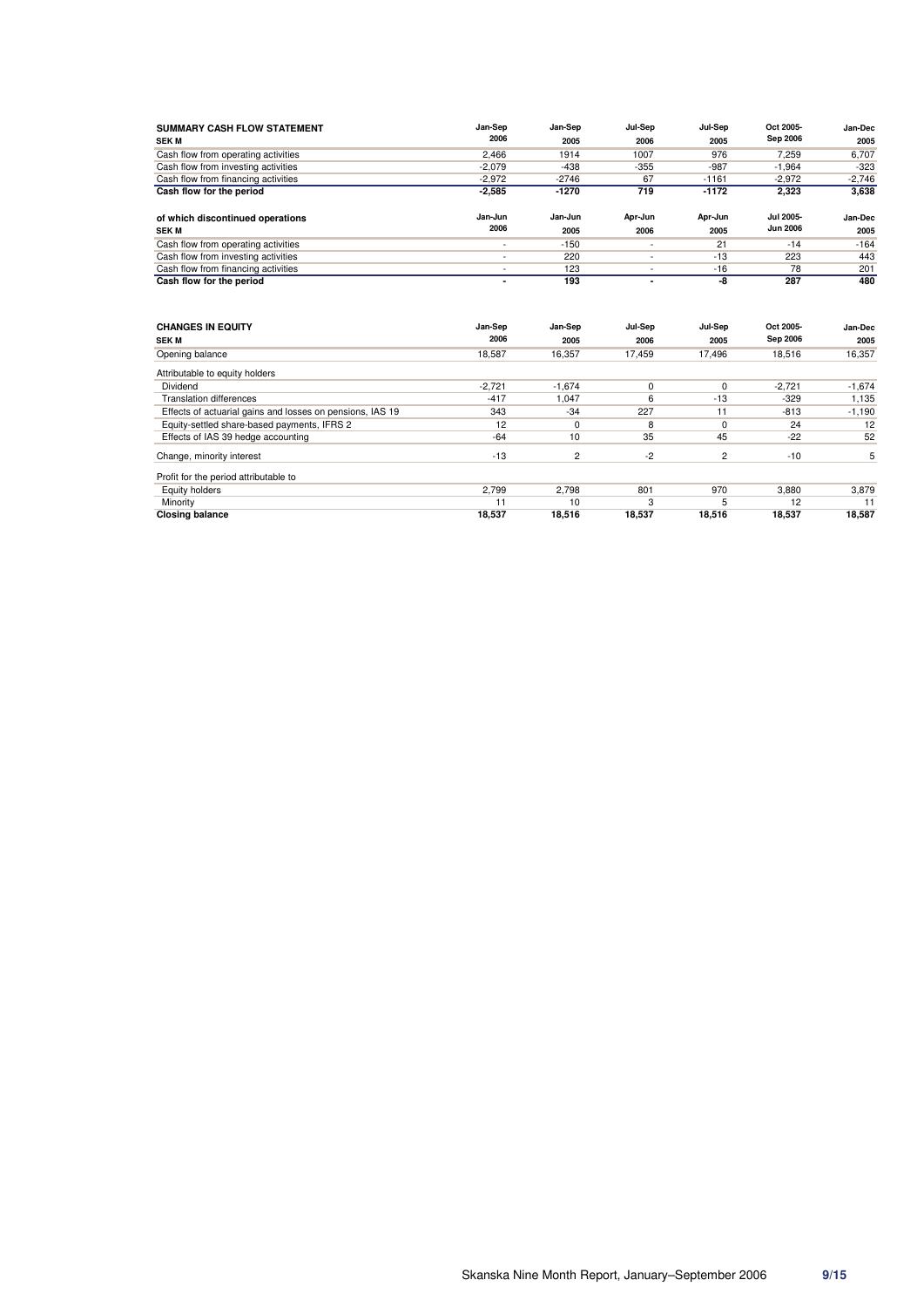### **Group net investments**

|                                                 | Jan-Sep        | Jan-Sep  | Jul-Sep                   | Jul-Sep     | Oct 2005-   | Jan-Dec        |
|-------------------------------------------------|----------------|----------|---------------------------|-------------|-------------|----------------|
| <b>SEKM</b>                                     | 2006           | 2005     | 2006                      | 2005        | Sep 2006    | 2005           |
| <b>OPERATIONS - INVESTMENTS</b>                 |                |          |                           |             |             |                |
| Intangible assets                               | $-27$          | $-17$    | $-5$                      | -8          | $-56$       | $-46$          |
| Property, plant and equipment                   | $-1,171$       | $-1,183$ | $-464$                    | $-360$      | $-1,443$    | $-1,455$       |
| Assets in Infrastructure Development operations | $-204$         | $-332$   | $-57$                     | $-57$       | $-348$      | $-476$         |
| Shares and participations                       | 0              | $\Omega$ | $\Omega$                  | 0           | -3          | $-3$           |
| Current-asset properties                        | $-4.509$       | $-3,462$ | $-1,473$                  | $-1,028$    | $-6,003$    | $-4,956$       |
| of which Residential Development                | $-3,369$       | $-2.195$ | $-1,134$                  | $-535$      | $-4,355$    | $-3,181$       |
| of which Commercial Development                 | $-983$         | $-768$   | $-293$                    | $-250$      | $-1,350$    | $-1,135$       |
| of which other commercial properties            | $-157$         | $-499$   | $-46$                     | $-243$      | $-298$      | $-640$         |
| <b>Investments</b>                              | $-5,911$       | $-4,994$ | $-1,999$                  | $-1,453$    | $-7,853$    | $-6,936$       |
| <b>OPERATIONS - DIVESTMENTS</b>                 |                |          |                           |             |             |                |
| Intangible assets                               | $\overline{c}$ | 4        | -3                        | 1           | 2           | $\overline{4}$ |
| Property, plant and equipment                   | 262            | 376      | 144                       | 76          | 499         | 613            |
| Assets in Infrastructure Development operations | 176            | 8        | 97                        | 0           | 203         | 35             |
| Shares and participations                       | 4              | 1        | $\mathbf{1}$              | 0           | 4           | $\mathbf{1}$   |
| Current-asset properties                        | 6.024          | 6,962    | 1,061                     | 1,370       | 8,462       | 9.400          |
| of which Residential Development                | 3.113          | 3.075    | 866                       | 936         | 4,188       | 4,150          |
| of which Commercial Development                 | 2,751          | 3,427    | 208                       | 299         | 3,754       | 4,430          |
| of which other commercial properties            | 160            | 460      | $-13$                     | 135         | 520         | 820            |
| <b>Divestments</b>                              | 6,468          | 7,351    | 1,300                     | 1,447       | 9,170       | 10,053         |
| Net investments in operations                   | 557            | 2,357    | $-699$                    | -6          | 1,317       | 3,117          |
| <b>STRATEGIC INVESTMENTS</b>                    |                |          |                           |             |             |                |
| <b>Businesses</b>                               | $-5$           | $-48$    | 0                         | $-1$        | $-7$        | $-50$          |
| Shares and participations                       | $\pmb{0}$      | $\Omega$ | $\Omega$                  | $\mathbf 0$ | $\mathbf 0$ | $\Omega$       |
| <b>Strategic investments</b>                    | -5             | $-48$    | $\overline{\mathfrak{o}}$ | -1          | -7          | $-50$          |
| <b>STRATEGIC DIVESTMENTS</b>                    |                |          |                           |             |             |                |
| <b>Businesses</b>                               | 97             | 261      | 97                        | $-52$       | 373         | 537            |
| Shares and participations                       | 12             | 31       | $\mathbf{1}$              | $\mathbf 0$ | 22          | 41             |
| <b>Strategic divestments</b>                    | 109            | 292      | 98                        | $-52$       | 395         | 578            |
| Net strategic investments                       | 104            | 244      | 98                        | $-53$       | 388         | 528            |
| <b>TOTAL NET INVESTMENTS</b>                    | 661            | 2,601    | $-601$                    | $-59$       | 1,705       | 3,645          |
| Depreciation, non-current assets                | $-840$         | $-795$   | $-286$                    | $-282$      | $-1,118$    | $-1,073$       |

### **Consolidated operating cash flow statement**

| <b>SEK M</b>                                                | Jan-Sep<br>2006 | Jan-Sep<br>2005 | Jul-Sep<br>2006 | Jul-Sep<br>2005 | Oct 2005-<br>Sep 2006 | Jan-Dec<br>2005 |
|-------------------------------------------------------------|-----------------|-----------------|-----------------|-----------------|-----------------------|-----------------|
| Cash flow from business operations before change in working |                 |                 |                 |                 |                       |                 |
| capital                                                     | 2,470           | 2,299           | 962             | 1,182           | 3,484                 | 3,313           |
| Change in working capital                                   | $-899$          | $-2.408$        | 312             | $-423$          | 1,965                 | 456             |
| Net investments in business operations                      | 557             | 2,357           | $-699$          | -6              | 1.317                 | 3,117           |
| Cash flow adjustment, net investments                       | 166             | $-46$           | 150             | 217             | 155                   | $-57$           |
| Taxes paid in business operations                           | $-801$          | $-1,440$        | $-12$           | $-346$          | $-836$                | $-1,475$        |
| Cash flow from business operations                          | 1,493           | 762             | 713             | 624             | 6,085                 | 5,354           |
| Net interest items and other financial items                | 80              | $-70$           | $-113$          | 17              | 30                    | $-120$          |
| Taxes paid in financing operations                          | $-24$           | 21              | 34              | $-5$            | -9                    | 36              |
| Cash flow from financing operations                         | 56              | $-49$           | $-79$           | 12              | 21                    | $-84$           |
| <b>CASH FLOW FROM OPERATIONS</b>                            | 1,549           | 713             | 634             | 636             | 6,106                 | 5,270           |
| Net strategic investments                                   | 104             | 244             | 98              | $-53$           | 388                   | 528             |
| Taxes paid on net strategic investments                     | 0               | $-1$            | $\Omega$        | 0               | $\Omega$              | $-1$            |
| Cash flow from net strategic investments                    | 104             | 243             | 98              | $-53$           | 388                   | 527             |
| Dividend etc.                                               | $-2,730$        | $-1,675$        |                 | 2               | $-2,730$              | $-1,675$        |
| <b>CASH FLOW BEFORE CHANGE IN INTEREST-BEARING</b>          |                 |                 |                 |                 |                       |                 |
| <b>ASSETS AND LIABILITIES</b>                               | $-1,077$        | $-719$          | 733             | 585             | 3,764                 | 4,122           |
| Change in interest-bearing assets and liabilities           | $-1.508$        | $-551$          | $-14$           | $-1.757$        | $-1.441$              | $-484$          |
| <b>CASH FLOW FOR THE PERIOD</b>                             | $-2,585$        | $-1,270$        | 719             | $-1,172$        | 2,323                 | 3,638           |
| Cash and cash equivalents at the beginning of the period    | 13,678          | 8,868           | 10,152          | 9.087           | 8,662                 | 8,868           |
| Reclassification in cash and cash equivalents               | $\Omega$        | 758             | $\Omega$        | 766             | $-7$                  | 751             |
| Exchange rate differences in cash and cash equivalents      | $-204$          | 306             | 18              | $-19$           | -89                   | 421             |
| Cash and cash equivalents at the end of the period          | 10,889          | 8,662           | 10,889          | 8,662           | 10,889                | 13,678          |
| Change in interest-bearing net receivables/net debt         | $-1.002$        | 464             | 977             | 1,280           | 2,416                 | 3,882           |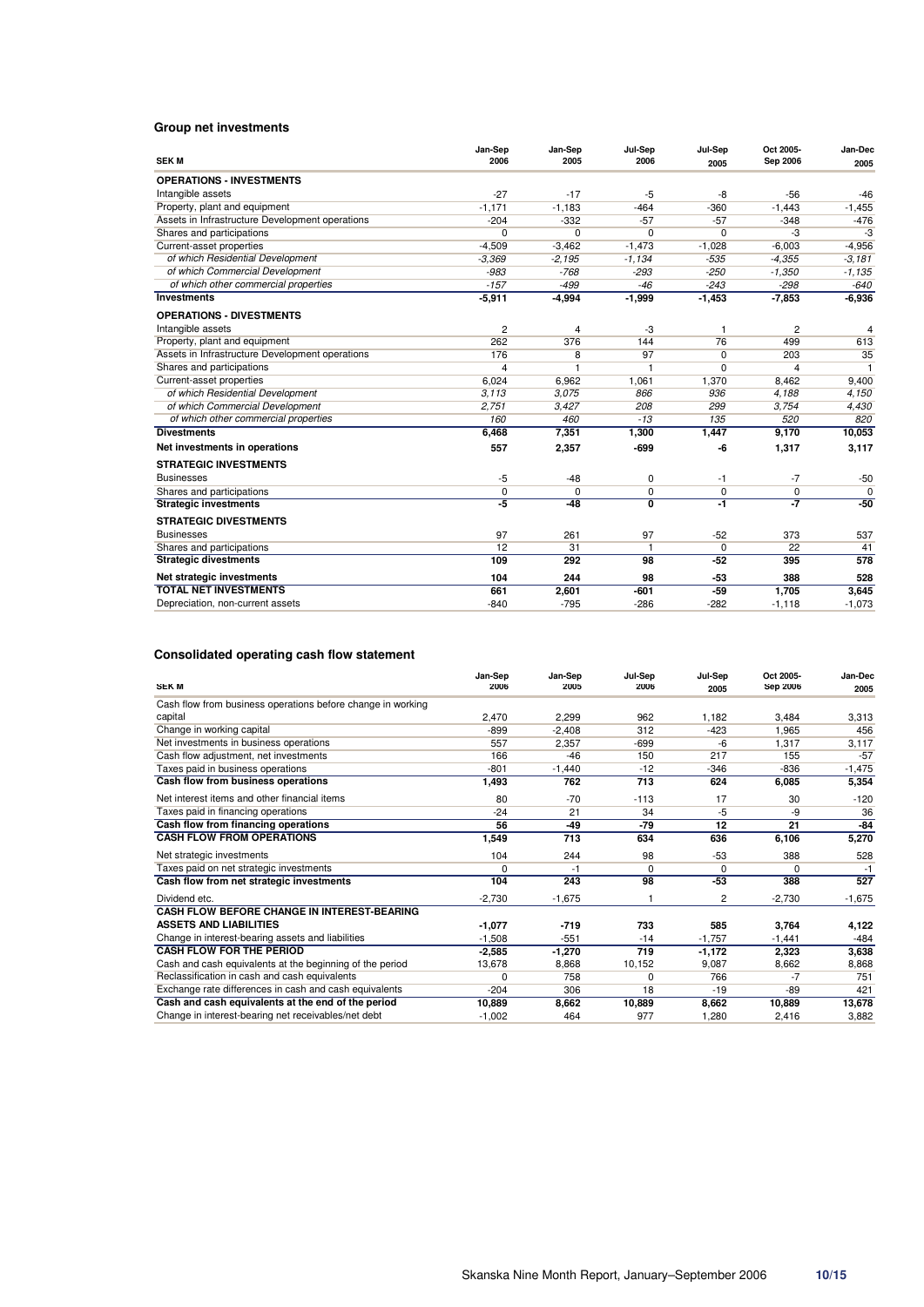### **Balance sheet**

|                                                                                                                                         | Sep 30                        | Sep 30           | Dec 31           |
|-----------------------------------------------------------------------------------------------------------------------------------------|-------------------------------|------------------|------------------|
| <b>SEKM</b>                                                                                                                             | 2006                          | 2005             | 2005             |
| <b>ASSETS</b>                                                                                                                           |                               |                  |                  |
| <b>Non-current assets</b>                                                                                                               |                               |                  |                  |
| Property, plant and equipment                                                                                                           | 5,390                         | 5,406            | 5,243            |
| Goodwill                                                                                                                                | 4,057                         | 4,158            | 4,154            |
| Intangible assets                                                                                                                       | 581                           | 603              | 644              |
| Investments in joint ventures and associated companies                                                                                  | 1,860                         | 1,613            | 1,834            |
| Financial non-current assets 1, 3                                                                                                       | 2,420                         | 1,172            | 1,236            |
| Deferred tax assets                                                                                                                     | 1,839                         | 1,732            | 2,263            |
| <b>Total non-current assets</b>                                                                                                         | 16,147                        | 14,684           | 15,374           |
| <b>Current assets</b>                                                                                                                   |                               |                  |                  |
| Current-asset properties <sup>2</sup>                                                                                                   | 10,857                        | 10,710           | 10,482           |
| Inventories                                                                                                                             | 546                           | 536              | 501              |
| Financial current assets <sup>3</sup>                                                                                                   | 2,185                         | 2.287            | 2,260            |
| Tax assets                                                                                                                              | 567                           | 780              | 349              |
| Gross amount due from customers for contract work<br>Trade and other receivables                                                        | 6,919<br>23,589               | 6,680<br>24,606  | 5,610<br>22,985  |
| Cash equivalents                                                                                                                        | 4,269                         | 2,558            | 3,095            |
| Cash                                                                                                                                    | 6,620                         | 6,104            | 10,583           |
| Assets classified as held for sale                                                                                                      | 0                             | 679              | 72               |
| <b>Total current assets</b>                                                                                                             | 55,552                        | 54,940           | 55,937           |
| <b>TOTAL ASSETS</b>                                                                                                                     | 71,699                        | 69,624           | 71,311           |
| of which interest-bearing non-current assets                                                                                            | 2,315                         | 1,061            | 1,070            |
| of which interest-bearing assets held for sale                                                                                          | 0                             | 6                | 2                |
| of which other interest-bearing current assets                                                                                          | 12,978                        | 10,918           | 15,903           |
| Total interest-bearing assets                                                                                                           | 15,293                        | 11,985           | 16,975           |
| <b>EQUITY</b>                                                                                                                           |                               |                  |                  |
| Equity attributable to equity holders                                                                                                   | 18,406                        | 18.387           | 18.454           |
| Minority interest                                                                                                                       | 131                           | 129              | 133              |
| <b>Total equity</b>                                                                                                                     | 18,537                        | 18.516           | 18,587           |
| <b>LIABILITIES</b>                                                                                                                      |                               |                  |                  |
|                                                                                                                                         |                               |                  |                  |
| <b>Non-current liabilities</b>                                                                                                          |                               |                  |                  |
| Financial non-current liabilities <sup>3</sup>                                                                                          | 2,397                         | 2,617            | 2,424            |
| Pensions                                                                                                                                | 1,994                         | 1,026            | 2,407            |
| Deferred tax liabilities                                                                                                                | 2,716<br>146                  | 2,690<br>125     | 2,831<br>143     |
| Non-current provisions<br><b>Total non-current liabilities</b>                                                                          | 7,253                         | 6,458            | 7,805            |
|                                                                                                                                         |                               |                  |                  |
| <b>Current liabilities</b>                                                                                                              |                               |                  |                  |
| Financial current liabilities <sup>3</sup>                                                                                              | 763                           | 777              | 1,080            |
| <b>Tax liabilities</b>                                                                                                                  | 736                           | 878              | 595              |
| Current provisions                                                                                                                      | 3,106                         | 2,597            | 3,200            |
| Gross amount due to customers for contract work<br>Trade and other payables                                                             | 12,929<br>28,375              | 11,883<br>28,235 | 11,782<br>28,220 |
| Liabilities classified as held for sale                                                                                                 | 0                             | 280              | 42               |
| <b>Total current liabilities</b>                                                                                                        | 45,909                        | 44,650           | 44,919           |
| TOTAL EQUITY AND LIABILITIES                                                                                                            | 71,699                        | 69,624           | 71,311           |
| of which interest-bearing financial liabilities                                                                                         | 3,044                         | 3,124            | 3,286            |
| of which interest-bearing pensions and provisions                                                                                       | 2,140                         | 1,151            | 2,570            |
| of which interest-bearing liabilities held for sale                                                                                     | 0                             | 17               | 8                |
| Total interest-bearing liabilities                                                                                                      | 5,184                         | 4,292            | 5,864            |
|                                                                                                                                         |                               |                  |                  |
| Key financial figures                                                                                                                   |                               |                  |                  |
| Capital employed, closing balance                                                                                                       | 23,721                        | 22,808           | 24,451           |
| Capital employed, average                                                                                                               | 23,024                        | 22,614           | 22,850           |
| Equity/assets ratio, %                                                                                                                  | 25.9                          | 26.6             | 26.1             |
| Interest-bearing net receivables (+)/net debt (-), SEK m                                                                                | 10,109                        | 7,693            | 11,111           |
| Debt/equity ratio                                                                                                                       | -0.5                          | $-0.4$           | -0.6             |
| 1 of which shares                                                                                                                       | 97                            | 92               | 59               |
| 2 Current-asset properties                                                                                                              |                               |                  |                  |
| <b>Commercial Development</b>                                                                                                           | 5,270                         | 6,125            | 5,804            |
| Other commercial properties<br>Residential Development                                                                                  | 976<br>4,611                  | 1,480<br>3,105   | 1,396<br>3,282   |
|                                                                                                                                         | 10,857                        | 10,710           | 10,482           |
|                                                                                                                                         |                               |                  |                  |
| 3 Items regarding non-interest-bearing unrealized changes in derivatives/financial instruments are included with the following amounts: |                               |                  |                  |
| Financial non-current assets                                                                                                            | $\overline{7}$                | 19               | 107              |
| Financial current assets                                                                                                                | 95<br>$\overline{\mathbf{4}}$ | 30               | 35               |
| Financial non-current liabilities<br>Financial current liabilities                                                                      | 112                           | 29<br>240        | 22<br>196        |

#### **Note Contingent liabilities**

Contingent liabilities amounted to SEK 8.0 billion on September 30, 2006 (Dec 31, 2005: 9.1). During the period

the liabilities decreased by SEK 1.1 billion.

Regarding tax cases, court and arbitration proceedings, major ongoing legal proceedings were described in Note 34 in the Annual Report of 2005. Skanska was fined SEK 67 M in Slovakia for an alleged price fixing agreement related to bidding for a road project.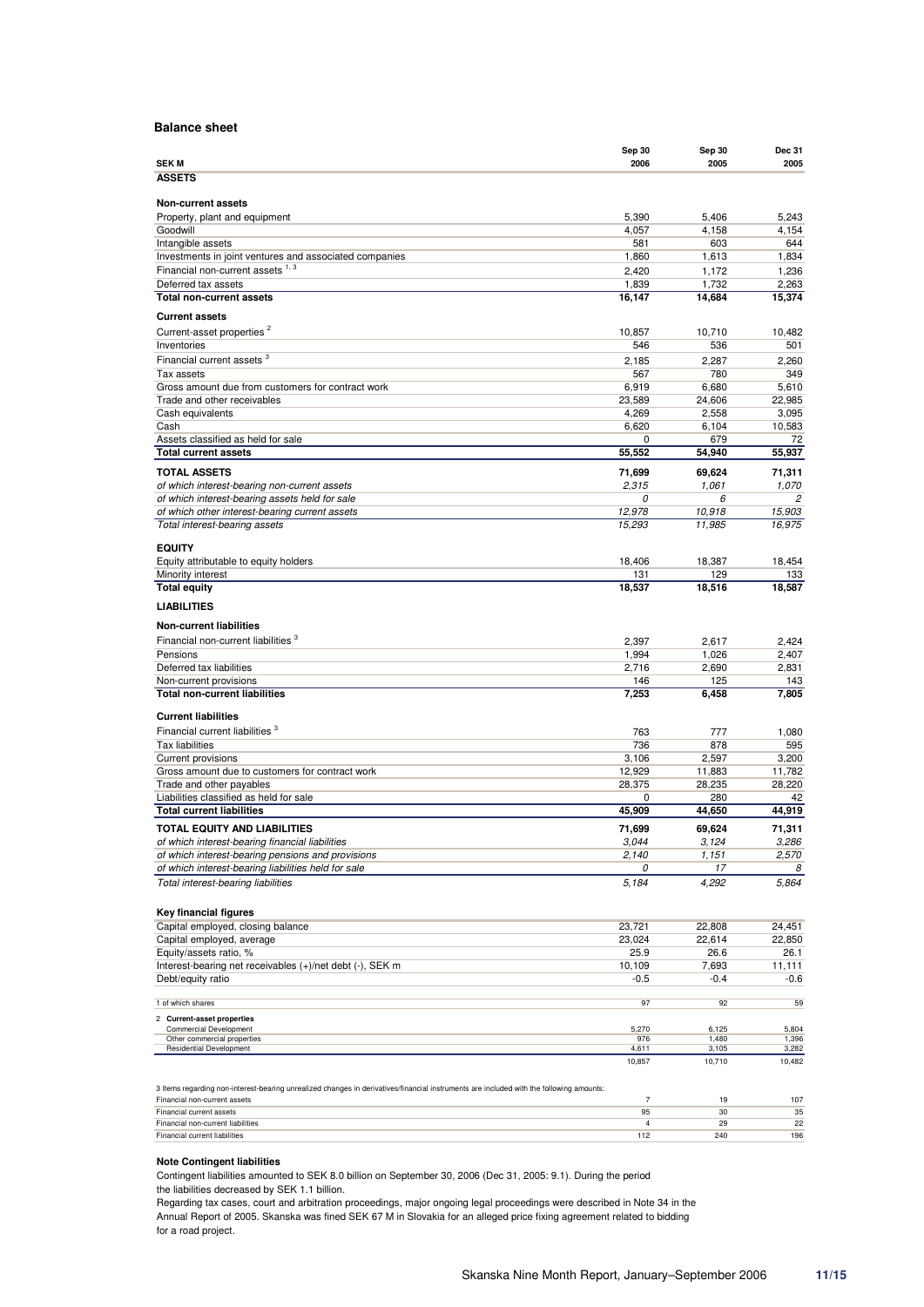### **Additional information**

# **Business streams**

### **Construction**

|                                                     | Jan-Sep  | Jan-Sep  | Jul-Sep  | Jul-Sep  | Oct 2005- | Jan-Dec  |
|-----------------------------------------------------|----------|----------|----------|----------|-----------|----------|
| <b>SEKM</b>                                         | 2006     | 2005     | 2006     | 2005     | Sep 2006  | 2005     |
| Revenue                                             | 85,513   | 81.267   | 31.170   | 30.877   | 118.724   | 114,478  |
| <b>Gross income</b>                                 | 6,508    | 5,597    | 2,496    | 2.268    | 9.064     | 8,153    |
| Selling and administrative expenses                 | $-4.172$ | $-3,865$ | $-1,499$ | $-1,306$ | $-5,647$  | $-5,340$ |
| Income from joint ventures and associated companies | 44       | 27       | 21       | 8        | 64        | 47       |
| Operating income                                    | 2,380    | 1,759    | 1,018    | 970      | 3,481     | 2,860    |
| Investments                                         | $-1,351$ | $-1,692$ | $-507$   | $-590$   | $-1,786$  | $-2,127$ |
| <b>Divestments</b>                                  | 634      | 859      | 300      | 209      | 1,220     | 1,445    |
| <b>Net investments</b>                              | $-717$   | $-833$   | $-207$   | $-381$   | $-566$    | $-682$   |
| Cash flow from operations before investments        |          |          |          |          |           |          |
| and change in working capital                       | 3,129    | 2,561    | 1,189    | 1,212    | 4,385     | 3,817    |
| Change in working capital                           | $-707$   | $-2.641$ | 482      | $-263$   | 2.376     | 442      |
| Net investments in operations                       | $-812$   | $-843$   | $-296$   | $-380$   | $-668$    | $-699$   |
| Cash flow adjustment, net investments               | 29       | $-12$    | $-16$    | $-14$    | 17        | $-24$    |
| Operating cash flow from business operations        | 1,639    | $-935$   | 1,359    | 555      | 6,110     | 3,536    |
| Strategic net investments                           | 95       | 10       | 89       | -1       | 103       | 18       |
| <b>Cash flow</b>                                    | 1,734    | $-925$   | 1,448    | 554      | 6,213     | 3,554    |
| Gross margin, %                                     | 7.6      | 6.9      | 8.0      | 7.3      | 7.6       | 7.1      |
| Selling and administrative expenses, %              | $-4.9$   | $-4.8$   | $-4.8$   | $-4.2$   | $-4.8$    | $-4.7$   |
| Operating margin %                                  | 2.8      | 2.2      | 3.3      | 3.1      | 2.9       | 2.5      |
| Capital employed, SEK bn                            | 2.2      | 5.0      |          |          |           | 3.2      |
| Return on capital employed (RoCE), % <sup>2</sup>   | 123.6    | 41.1     |          |          |           | 64.5     |
| Order bookings, SEK bn                              | 99.9     | 86.7     | 28.6     | 36.5     | 129.0     | 115.8    |
| Order backlog, SEK bn                               | 134.5    | 129.9    |          |          |           | 127.9    |
| Employees                                           | 53.959   | 50,546   |          |          |           | 51,185   |

1 Before taxes, financing operations and dividends 2 Rolling 12 months

### **Residential Development**

|                                                            | Jan-Sep     | Jan-Sep  | Jul-Sep  | Jul-Sep | Oct 2005- | Jan-Dec  |
|------------------------------------------------------------|-------------|----------|----------|---------|-----------|----------|
| <b>SEKM</b>                                                | 2006        | 2005     | 2006     | 2005    | Sep 2006  | 2005     |
| Revenue                                                    | 4,686       | 4,221    | 1,376    | 1,387   | 6,348     | 5,883    |
| <b>Gross income</b>                                        | 791         | 691      | 260      | 252     | 1,017     | 917      |
| Selling and administrative expenses                        | $-312$      | $-233$   | $-103$   | $-71$   | $-388$    | $-309$   |
| Income from joint ventures and associated companies        | 33          | $-2$     | 5        | -2      | 52        | 17       |
| <b>Operating income</b>                                    | 512         | 456      | 162      | 179     | 681       | 625      |
| Investments                                                | $-3,355$    | $-2,082$ | $-1,240$ | $-492$  | $-4,289$  | $-3,016$ |
| <b>Divestments</b>                                         | 2,910       | 2,931    | 857      | 879     | 3,902     | 3,923    |
| <b>Net investments</b>                                     | -445        | 849      | $-383$   | 387     | $-387$    | 907      |
| Cash flow from operations before investments and change in |             |          |          |         |           |          |
| working capital                                            | $-148$      | $-122$   | $-67$    | 58      | $-182$    | $-156$   |
| Change in working capital                                  | $-98$       | 481      | $-485$   | $-380$  | $-210$    | 369      |
| Net investments in operations                              | $-446$      | 849      | $-384$   | 387     | $-386$    | 909      |
| Cash flow adjustment, net investments                      | 119         | $-17$    | 151      | 122     | 163       | 27       |
| Operating cash flow from business operations 1             | $-573$      | 1,191    | $-785$   | 187     | $-615$    | 1,149    |
| Strategic net investments                                  | $\mathbf 0$ | 0        | 0        | 0       | -2        | $-2$     |
| <b>Cash flow</b>                                           | $-573$      | 1,191    | $-785$   | 187     | $-617$    | 1,147    |
| Operating margin, %                                        | 10.9        | 10.8     | 11.8     | 12.9    | 10.7      | 10.6     |
| Capital employed, SEK bn                                   | 3.7         | 2.3      |          |         |           | 2.4      |
| Return on capital employed (RoCE), % <sup>2</sup>          | 24.8        | 24.8     |          |         |           | 25.6     |
| <b>Employees</b>                                           | 458         | 443      |          |         |           | 430      |

1 Before taxes, financing operations and dividends 2 Rolling 12 months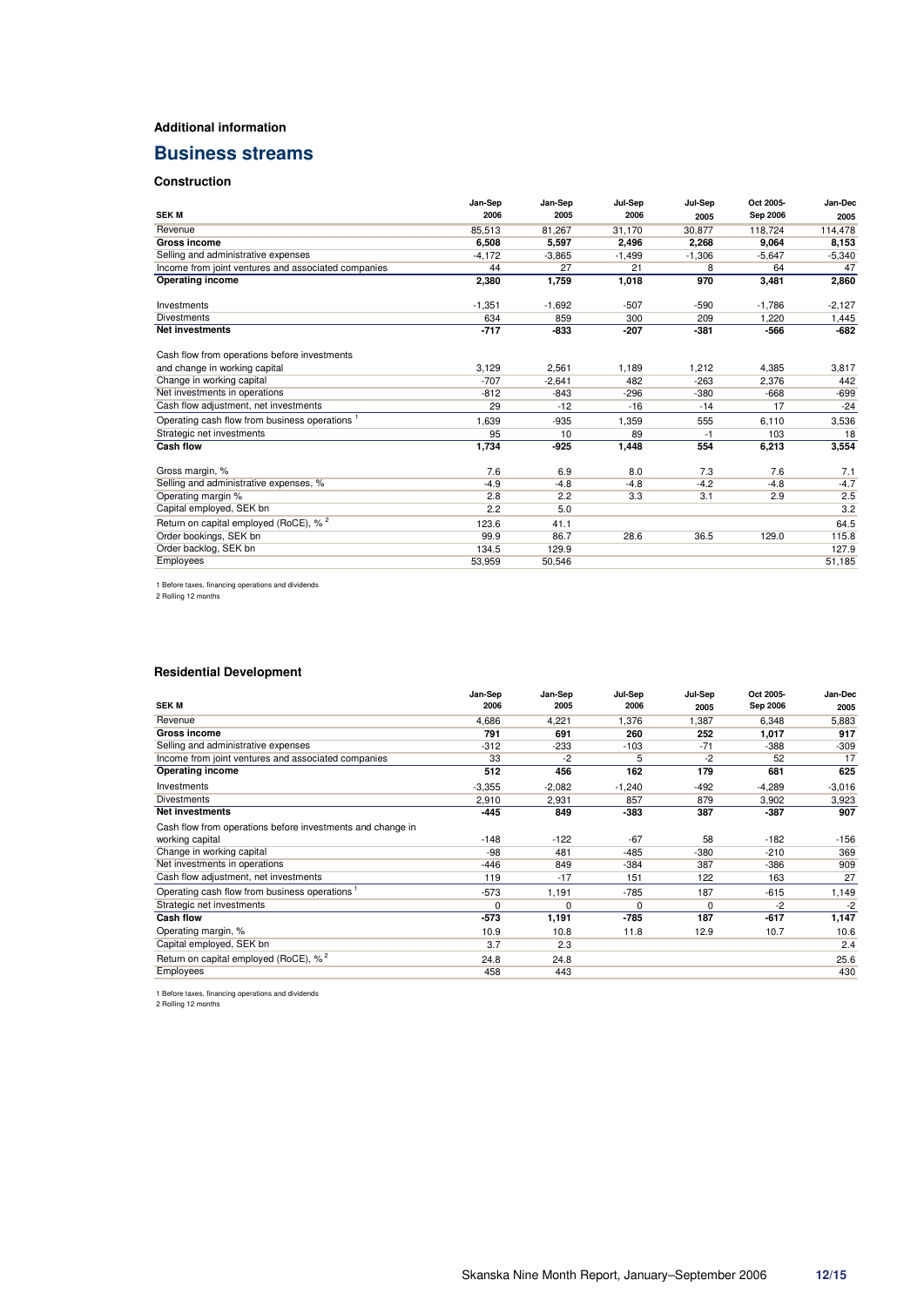#### **Commercial Development**

|                                                                                               | Jan-Sep        | Jan-Sep | Jul-Sep  | Jul-Sep     | Oct 2005- | Jan-Dec     |
|-----------------------------------------------------------------------------------------------|----------------|---------|----------|-------------|-----------|-------------|
| <b>SEK M</b>                                                                                  | 2006           | 2005    | 2006     | 2005        | Sep 2006  | 2005        |
| Revenue                                                                                       | 3,005          | 3,967   | 276      | 417         | 4,113     | 5,075       |
| <b>Gross income</b>                                                                           | 1,330          | 1,684   | 76       | 187         | 1,609     | 1,963       |
| Selling and administrative expenses                                                           | $-166$         | $-159$  | $-51$    | $-52$       | $-235$    | $-228$      |
| Income from joint ventures and associated companies                                           | $\overline{2}$ | 4       | 2        | 3           | 3         | 5           |
| Operating income                                                                              | 1,166          | 1,529   | 27       | 138         | 1,377     | 1,740       |
| of which gain from divestments of properties <sup>1</sup>                                     | 1,212          | 1,313   | 47       | 116         | 1,450     | 1,551       |
| of which operating net, completed properties <sup>2</sup>                                     | 89             | 313     | 21       | 39          | 126       | 350         |
| of which write-downs/reversal of write-downs                                                  | $\mathbf 0$    | 0       | $\Omega$ | $\Omega$    | $\Omega$  | $\mathbf 0$ |
|                                                                                               |                |         | 0        | 0           |           |             |
| Investments                                                                                   | $-987$         | $-770$  | $-297$   | $-250$      | $-1.355$  | $-1,138$    |
| <b>Divestments</b>                                                                            | 2,751          | 3,427   | 208      | 299         | 3,754     | 4,430       |
| <b>Net investments</b>                                                                        | 1,764          | 2,657   | -89      | 49          | 2,399     | 3,292       |
| Cash flow from operations before investments and change in                                    |                |         |          |             |           |             |
| working capital                                                                               | $-43$          | 213     | $-19$    | 21          | $-84$     | 172         |
| Change in working capital                                                                     | $-101$         | $-12$   | $-16$    | $-115$      | 100       | 189         |
| Net investments in operations                                                                 | 1.765          | 2,657   | $-88$    | 49          | 2.400     | 3,292       |
| Cash flow adjustment, net investments                                                         | 18             | $-18$   | 15       | 108         | $-24$     | $-60$       |
| Operating cash flow from business operations <sup>3</sup>                                     | 1,639          | 2,840   | $-108$   | 63          | 2,392     | 3,593       |
| Strategic investments                                                                         | $\Omega$       | 0       | 0        | $\mathbf 0$ | $\Omega$  | $\Omega$    |
| <b>Cash flow</b>                                                                              | 1,639          | 2,840   | $-108$   | 63          | 2,392     | 3,593       |
| Capital employed, SEK bn                                                                      | 5.9            | 6.9     |          |             |           | 6.0         |
| Return on capital employed (RoCE), % <sup>4</sup>                                             | 23.3           | 22.2    |          |             |           | 25.1        |
| Employees                                                                                     | 131            | 126     |          |             |           | 125         |
| 1 Additional gain included in eliminations was<br>2 After selling and administrative expenses | 40             | 29      | 0        | 0           | 86        | 75          |

3 Before taxes, financing operations and dividends 4 Rolling 12 months

#### **Infrastructure Development**

|                                                            | Jan-Sep        | Jan-Sep     | Jul-Sep  | Jul-Sep     | Oct 2005- | Jan-Dec  |
|------------------------------------------------------------|----------------|-------------|----------|-------------|-----------|----------|
| <b>SEKM</b>                                                | 2006           | 2005        | 2006     | 2005        | Sep 2006  | 2005     |
| Revenue                                                    | 128            | 11          | 23       | 3           | 170       | 53       |
| <b>Gross income</b>                                        | 14             | $-39$       | $-18$    | $-18$       | 6         | $-47$    |
| Selling and administrative expenses                        | $-128$         | $-74$       | $-48$    | $-28$       | $-177$    | $-123$   |
| Income from joint ventures and associated companies        | 150            | 37          | 92       | $-15$       | 274       | 161      |
| <b>Operating income</b>                                    | 36             | $-76$       | 26       | $-61$       | 103       | -9       |
| of which gains from divestments of shares in projects 1    | 118            | $\mathbf 0$ | 80       | 0           | 118       | 0        |
|                                                            | 0              |             |          |             |           |          |
| Investments                                                | $-205$         | -332        | $-57$    | $-57$       | $-349$    | $-476$   |
| <b>Divestments</b>                                         | 177            | 8           | 98       | 0           | 204       | 35       |
| <b>Net investments</b>                                     | $-28$          | $-324$      | 41       | $-57$       | $-145$    | $-441$   |
| Cash flow from operations before investments and change in |                |             |          |             |           |          |
| working capital                                            | $-53$          | $-91$       | $-50$    | $-41$       | $-92$     | $-130$   |
| Change in working capital                                  | 141            | 22          | 174      | 40          | 49        | $-70$    |
| Net investments in operations                              | $-28$          | $-324$      | 41       | $-57$       | $-145$    | $-441$   |
| Cash flow adjustment, net investments                      | 0              | 0           | $\Omega$ | 0           | 0         | $\Omega$ |
| Operating cash flow from business operations <sup>2</sup>  | 60             | $-393$      | 165      | $-58$       | $-188$    | $-641$   |
| Strategic investments                                      | 0              | $\Omega$    | $\Omega$ | 0           | $\Omega$  | $\Omega$ |
| Cash flow                                                  | 60             | -393        | 165      | $-58$       | $-188$    | $-641$   |
| Capital employed, SEK bn                                   | 2.4            | 2.2         |          |             |           | 2.5      |
| Return on capital employed (RoCE), % <sup>3</sup>          | 4.8            | $-1.6$      |          |             |           | $-0.1$   |
| Employees                                                  | 110            | 60          |          |             |           | 66       |
| 1 Additional gain included in eliminations was             | $\overline{7}$ | 0           |          | $\mathbf 0$ |           | O        |

2 Before taxes, financing operations and dividends

3 Rolling 12 months

At the end of the report period, the carrying amount of shares, participations, subordinated receivables and concessions in Infrastructure Development totaled about SEK 2.5 billion (2.2). Remaining investment obligations related to ongoing Infrastructure Development projects nominally amounted to about SEK 1.0 billion (0.8), with a present value of about SEK 0.6 billion (0.4). At the end of 2005, an appraisal of the project portfolio was carried out. External specialists scrutinized the appraisal of projects equivalent to 75 percent of the value of the portfolio and concluded that the market value of the projects at Group level exceeded their carrying amount by about SEK 2.7 billion after subtracting the present value of remaining investment obligations. The divestments of holdings in projects that were made during the period has resulted in the realization of development gains amounting to SEK 118 M. The divestments were made at prices averaging 35 percent above the market values assigned at year-end 2005. Based on the 2005 appraisal of the project portfolio, the value has been adjusted for new projects, divestments, currency translation differences and time value. After these adjustments, value amounted to SEK 5.9 bn (December 31, 2005: 5.2), with an appraisal date of September 30, 2006. After subtracting the present value of remaining investments and the carrying value of investments, Skanska's unrealized development gain on the Group level thus amounted to about SEK 3.2 bn (December 31, 2005: 2.7). Included in the amount are also accumulated Group eliminations of internal project gains amounting to SEK 0.4 bn (0.3). These eliminations are reversed as each respective project is divested.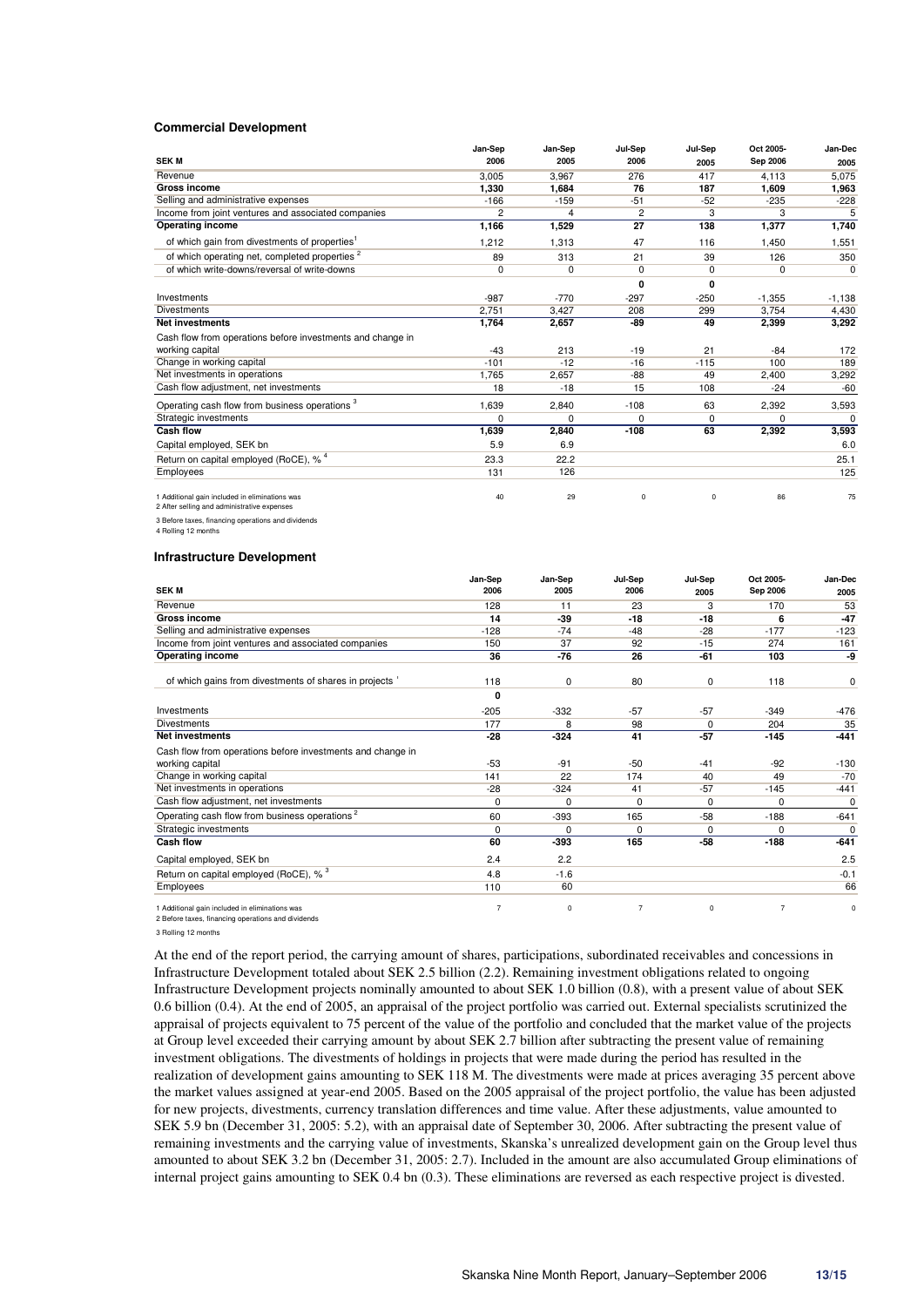### **Unrealized development gain in Infrastructure development**

| <b>SEK bn</b>                                | Sep 30<br>2006 | <b>Dec 31</b><br>2005 |
|----------------------------------------------|----------------|-----------------------|
| Net present value of cash flow from projects | 5.9            | 5.2                   |
| Carrying value                               | $-2.5$         | $-2.4$                |
| Net present value of remaining investments   | $-0.6$         | $-0.4$                |
| Unrealized development gain Skanska ID       | 2.9            | 2.4                   |
| Group eliminations                           | 0.4            | 0.3                   |
| Unrealized development gain, Group           | 3.2            | 2.7                   |

In calculating these values, no adjustment has been made in underlying yield requirements, other than in the planned straightline reduction of the risk premium during construction and ramp-up. The weighted average yield requirement amounted to 13.1 percent (December 31, 2005: 13.7).

During the fourth quarter, Skanska will carry out an appraisal of the portfolio for 2006. This process will include an update of financial models and a review of the yield requirements applied. An external examination will be carried out in conjunction with the annual financial statements, and the final results will be published in conjunction with the Year-end Report for 2006.

#### **Construction, by business/reporting unit**

|                       | Revenue |         |         |         |           |         |  |  |
|-----------------------|---------|---------|---------|---------|-----------|---------|--|--|
|                       | Jan-Sep | Jan-Sep | Jul-Sep | Jul-Sep | Oct 2005- | Jan-Dec |  |  |
| <b>SEK M</b>          | 2006    | 2005    | 2006    | 2005    | Sep 2006  | 2005    |  |  |
| Sweden                | 17.333  | 15.925  | 6.067   | 5.805   | 23.549    | 22.141  |  |  |
| Norway                | 7,983   | 7,803   | 2,570   | 2,490   | 10,682    | 10,502  |  |  |
| Denmark               | 2.706   | 2.975   | 970     | 1.002   | 4.116     | 4,385   |  |  |
| Finland               | 5.837   | 5,931   | 2.213   | 2.415   | 8.272     | 8,366   |  |  |
| Poland                | 4.764   | 3.272   | 2,686   | 1.760   | 6.574     | 5,082   |  |  |
| <b>Czech Republic</b> | 7,493   | 7,237   | 3,141   | 3,040   | 10,559    | 10,303  |  |  |
| UK                    | 8.823   | 7.053   | 3.068   | 2.613   | 12.531    | 10.761  |  |  |
| <b>USA Building</b>   | 20.989  | 21.823  | 6.818   | 8.204   | 29.110    | 29.944  |  |  |
| <b>USA Civil</b>      | 6.912   | 6.709   | 2.722   | 2,683   | 9.618     | 9.415   |  |  |
| Latin America         | 2,673   | 2,539   | 915     | 865     | 3.713     | 3,579   |  |  |
| Total                 | 85,513  | 81,267  | 31,170  | 30,877  | 118,724   | 114,478 |  |  |

|                       | Operating income |                 |                 |                 |                              |                 | Operating margin, % |                 |                 |                 |                       |                 |
|-----------------------|------------------|-----------------|-----------------|-----------------|------------------------------|-----------------|---------------------|-----------------|-----------------|-----------------|-----------------------|-----------------|
| <b>SEK M</b>          | Jan-Sep<br>2006  | Jan-Sep<br>2005 | Jul-Sep<br>2006 | Jul-Sep<br>2005 | Oct 2005-<br><b>Sep 2006</b> | Jan-Dec<br>2005 | Jan-Sep<br>2006     | Jan-Sep<br>2005 | Jul-Sep<br>2006 | Jul-Sep<br>2005 | Oct 2005-<br>Sep 2006 | Jan-Dec<br>2005 |
| Sweden                | 735              | 537             | 312             | 225             | 1,085                        | 887             | 4.2                 | 3.4             | 5.1             | 3.9             | 4.6                   | 4.0             |
| Norway                | 321              | 323             | 123             | 176             | 423                          | 425             | 4.0                 | 4.1             | 4.8             | 7.1             | 4.0                   | 4.0             |
| Denmark               | $-51$            | 61              | $-38$           | 19              | $-62$                        | 50              | $-1.9$              | 2.1             | $-3.9$          | 1.9             | $-1.5$                | 1.1             |
| Finland               | 98               | 141             | 44              | 83              | 179                          | 222             | 1.7                 | 2.4             | 2.0             | 3.4             | 2.2                   | 2.7             |
| Poland                | 198              | 29              | 171             | 52              | 315                          | 146             | 4.2                 | 0.9             | 6.4             | 3.0             | 4.8                   | 2.9             |
| <b>Czech Republic</b> | 246              | 354             | 112             | 157             | 358                          | 466             | 3.3                 | 4.9             | 3.6             | 5.2             | 3.4                   | 4.5             |
| UK                    | 349              | 234             | 85              | 88              | 485                          | 370             | 4.0                 | 3.3             | 2.8             | 3.4             | 3.9                   | 3.4             |
| <b>USA Building</b>   | 170              | 161             | 63              | 61              | 248                          | 239             | 0.8                 | 0.7             | 0.9             | 0.7             | 0.9                   | 0.8             |
| <b>USA Civil</b>      | 209              | $-177$          | 95              | 63              | 287                          | -99             | 3.0                 | $-2.6$          | 3.5             | 2.3             | 3.0                   | $-1.1$          |
| Latin America         | 105              | 96              | 51              | 46              | 163                          | 154             | 3.9                 | 3.8             | 5.6             | 5.3             | 4.4                   | 4.3             |
| Total                 | 2.380            | 1.759           | 1,018           | 970             | 3.481                        | 2.860           | 2.8                 | 2.2             | 3.3             | 3.1             | 2.9                   | 2.5             |

|                       | Order backlog  |                |                       |                 |                 | Order bookings  |                 |                       |                 |
|-----------------------|----------------|----------------|-----------------------|-----------------|-----------------|-----------------|-----------------|-----------------------|-----------------|
| <b>SEK M</b>          | Sep 30<br>2006 | Sep 30<br>2005 | <b>Dec 31</b><br>2005 | Jan-Sep<br>2006 | Jan-Sep<br>2005 | Jul-Sep<br>2006 | Jul-Sep<br>2005 | Oct 2005-<br>Sep 2006 | Jan-Dec<br>2005 |
| Sweden                | 18.278         | 17,073         | 16,004                | 19,376          | 17,349          | 6,395           | 7,089           | 24,114                | 22,087          |
| Norway                | 8,431          | 8,689          | 8,631                 | 8.160           | 8,611           | 2,907           | 4,304           | 10,902                | 11,353          |
| Denmark               | 2,432          | 2,394          | 2,172                 | 2,993           | 2,761           | 608             | 826             | 4,134                 | 3,902           |
| Finland               | 7,175          | 5,152          | 5,879                 | 7,137           | 6,028           | 2,567           | 1,779           | 10,191                | 9,082           |
| Poland                | 6,598          | 8,113          | 7,143                 | 4,429           | 6,999           | 1,714           | 5,046           | 5,055                 | 7,625           |
| <b>Czech Republic</b> | 14.019         | 12,992         | 12,493                | 8,884           | 6,306           | 2,903           | 2.186           | 11.145                | 8,567           |
| UK                    | 29,421         | 16,027         | 17,412                | 20,709          | 8,717           | 2,144           | 3,136           | 25,807                | 13,815          |
| <b>USA Building</b>   | 26.463         | 36,575         | 36,663                | 16,871          | 15,965          | 4,666           | 6.010           | 24,064                | 23,158          |
| <b>USA Civil</b>      | 18,307         | 19,471         | 18,381                | 8,296           | 11,708          | 4,220           | 5,730           | 9,767                 | 13,179          |
| Latin America         | 3,355          | 3,387          | 3,138                 | 3,046           | 2,276           | 453             | 423             | 3,850                 | 3,080           |
| Total                 | 134.479        | 129.873        | 127.916               | 99,901          | 86.720          | 28.577          | 36,529          | 129.029               | 115,848         |